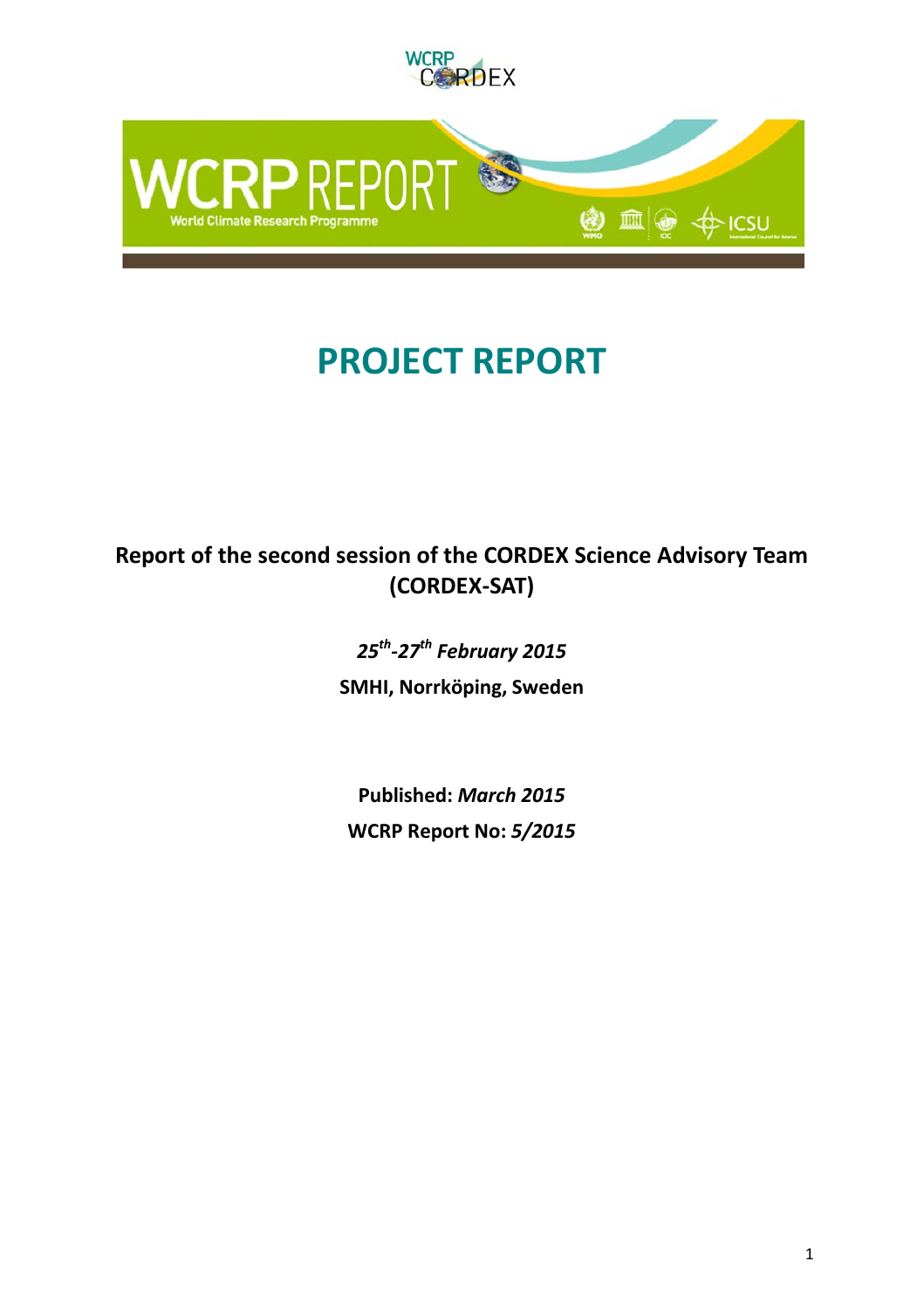



**Present (l-r):** Eleanor O'Rourke, Silvina Solman, Bertrand Timbal, Hyun-Suk Kang, Filippo Giorgi, Fredolin Tangang, Daniela Jacob, Anne Frigon, Chris Lennard, Bill Gutowski, Krishnan Raghavan, Tannecia Stephenson, Clare Goodess, Grigory Nikulin, Erik Kjellström, and Michel Rixen.

**Apologies:** Boram Lee, Bruce Hewitson

## **Presentations**

In the text of this report there are hyperlinks to the relevant presentations; however; you can also find the presentations for all sessions [here](https://drive.google.com/folderview?id=0B4DbtMVupQZsfjRpRVlsMkJEdWhSQmgtaVYzWWF3amI3WGJPdE84dGtST1ozUjc4UWtaN0U&usp=sharing) under the relevant session number.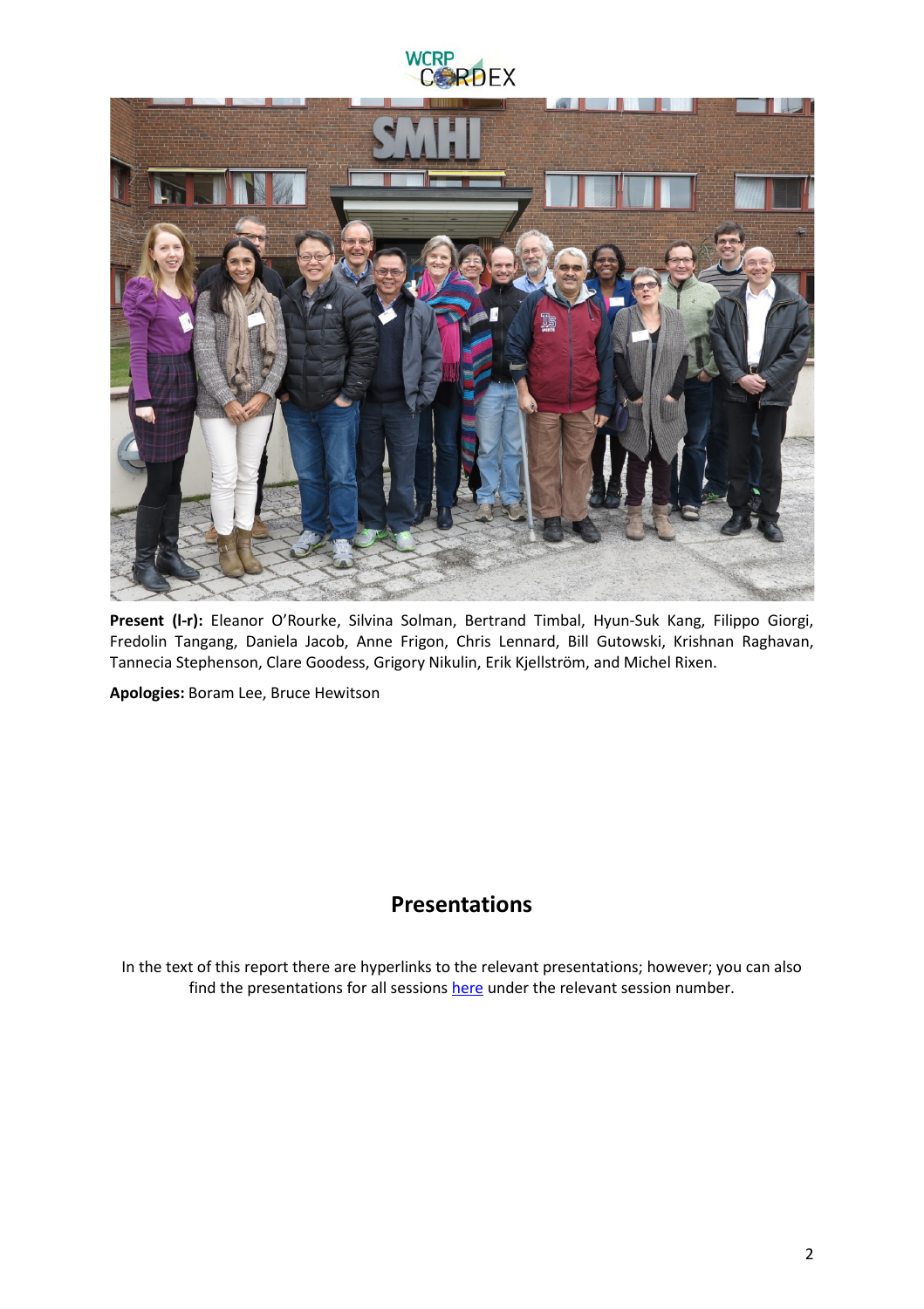

## **Contents**

| $\mathbf{1}$   |       |  |  |  |
|----------------|-------|--|--|--|
|                | 1.1   |  |  |  |
|                | 1.2   |  |  |  |
|                | 1.3   |  |  |  |
| $\overline{2}$ |       |  |  |  |
|                | 2.1   |  |  |  |
|                | 2.2   |  |  |  |
|                | 2.3   |  |  |  |
|                | 2.4   |  |  |  |
|                | 2.5   |  |  |  |
|                | 2.6   |  |  |  |
|                | 2.7   |  |  |  |
|                | 2.8   |  |  |  |
|                | 2.9   |  |  |  |
|                | 2.10  |  |  |  |
|                | 2.11  |  |  |  |
|                | 2.12  |  |  |  |
|                | 2.13  |  |  |  |
| 3              |       |  |  |  |
|                | 3.1   |  |  |  |
|                | 3.2   |  |  |  |
|                | 3.3   |  |  |  |
|                | 3.3.1 |  |  |  |
|                | 3.3.2 |  |  |  |
|                | 3.3.3 |  |  |  |
|                | 3.3.4 |  |  |  |
| 4              |       |  |  |  |
|                | 4.1   |  |  |  |
| 4.1.1          |       |  |  |  |
|                | 4.1.2 |  |  |  |
|                | 4.1.3 |  |  |  |
|                | 4.2   |  |  |  |
|                | 4.2.1 |  |  |  |
|                | 4.2.2 |  |  |  |
|                | 4.3   |  |  |  |
|                | 4.3.1 |  |  |  |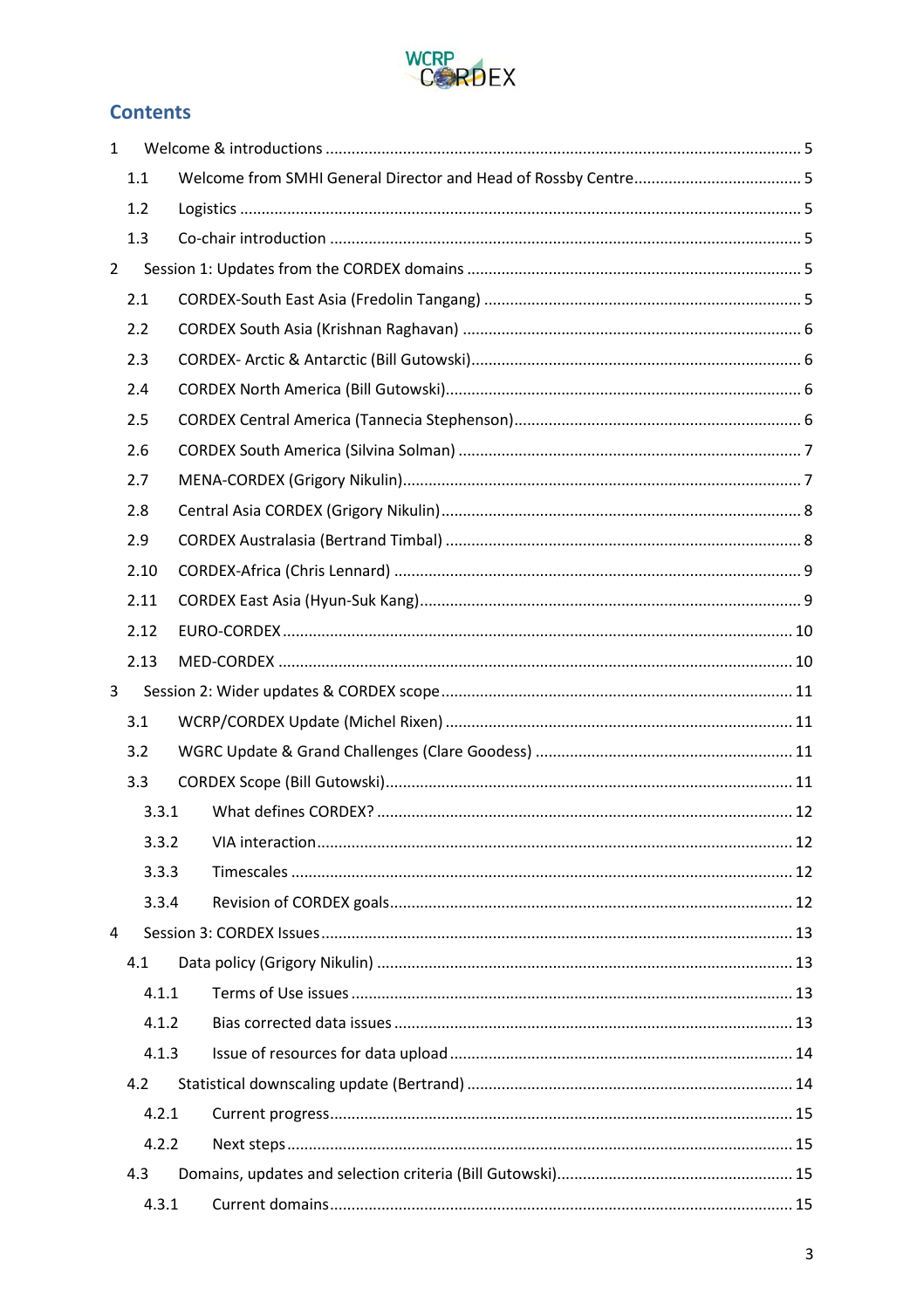

|                         | 4.3.2 |  |  |
|-------------------------|-------|--|--|
| 5                       |       |  |  |
|                         | 5.1   |  |  |
|                         | 5.1.1 |  |  |
|                         | 5.1.2 |  |  |
| 5.1.3<br>5.1.4<br>5.1.5 |       |  |  |
|                         |       |  |  |
|                         |       |  |  |
|                         | 5.2   |  |  |
|                         | 5.2.1 |  |  |
|                         | 5.2.2 |  |  |
|                         | 5.2.3 |  |  |
|                         | 5.3   |  |  |
|                         | 5.4   |  |  |
|                         | 5.4.1 |  |  |
|                         | 5.5   |  |  |
|                         | 5.5.1 |  |  |
|                         | 5.5.2 |  |  |
|                         | 5.6   |  |  |
|                         | 5.6.1 |  |  |
|                         | 5.6.2 |  |  |
| 6                       |       |  |  |
|                         |       |  |  |
|                         | 6.1   |  |  |
|                         | 6.2   |  |  |
|                         | 6.2.1 |  |  |
|                         | 6.2.2 |  |  |
|                         | 6.2.3 |  |  |
|                         | 6.3   |  |  |
|                         | 6.3.1 |  |  |
|                         | 6.3.2 |  |  |
|                         | 6.4   |  |  |
|                         | 6.5   |  |  |
| 7                       |       |  |  |
| 8                       |       |  |  |
| 9                       |       |  |  |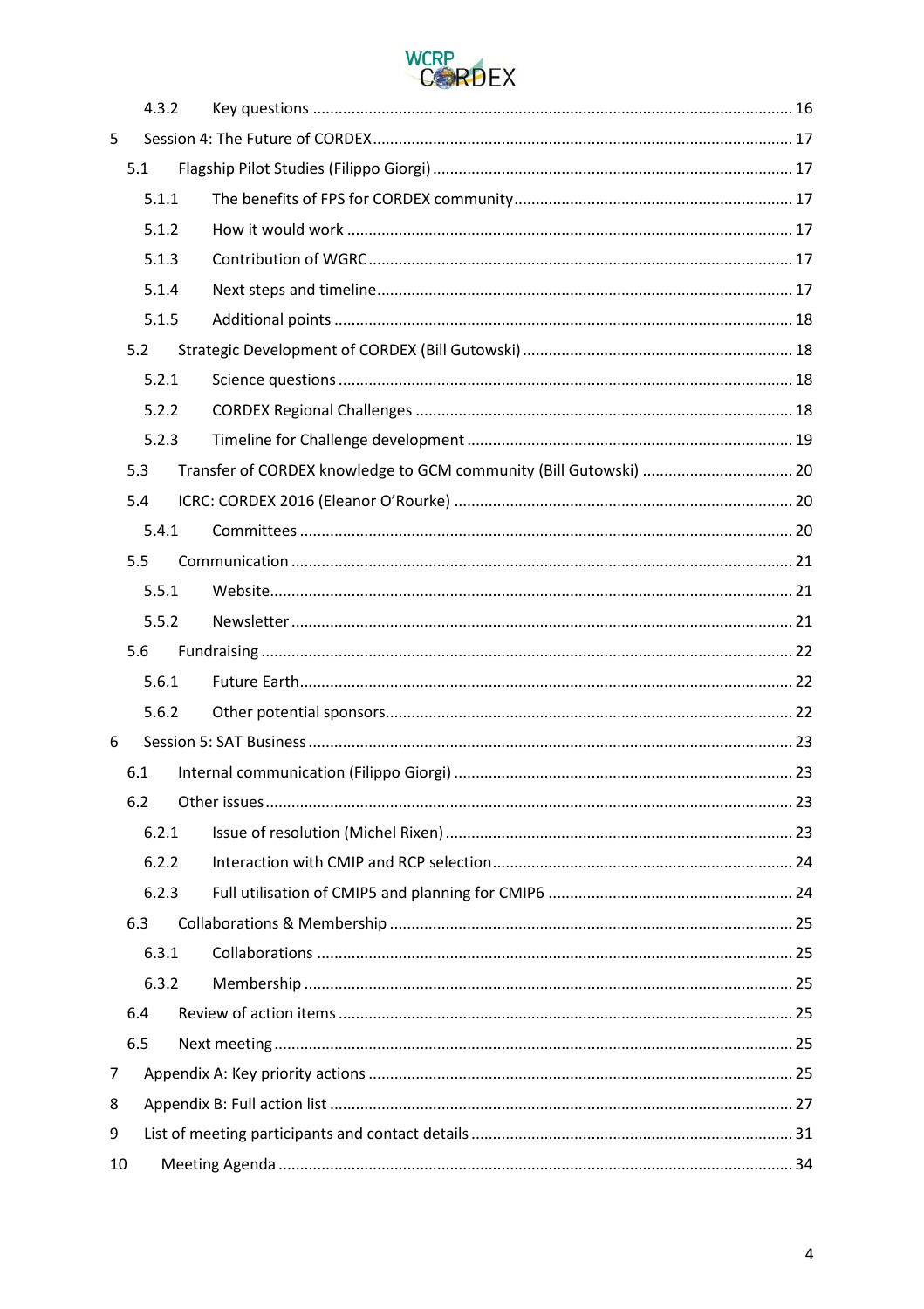

## <span id="page-4-0"></span>**1 Welcome & introductions**

## <span id="page-4-1"></span>*1.1 Welcome from SMHI General Director and Head of Rossby Centre*

The General Director of SMHI, Rolf Brennerfelt, welcomed all CORDEX-SAT2 participants to the meeting, SMHI, Norrköping and Sweden and expressed thanks to everyone for making the, in many cases, long journeys to be at the meeting. He then described the wide ranging responsibilities and activities of SMHI, of which many are highly relevant to CORDEX.

Erik Kjellström, Head of the Rossby Centre, also welcomed all members of the SAT to SMHI. He briefly described the long standing role the Rossby Centre has had in CORDEX and how SMHI, as host institute of the newly established International Project Office for CORDEX (IPOC), looks forward to helping drive the project forward.

## <span id="page-4-2"></span>*1.2 Logistics*

Eleanor O'Rourke, Director of IPOC, shortly explained some logistical details for the meeting and highlighted the documents and maps the meeting participants could find in their meeting pack.

## <span id="page-4-3"></span>*1.3 Co-chair introduction*

Bill Gutowski, CORDEX SAT co-chair, also welcomed everyone to the meeting and suggested a round table of introductions as there were a number of new members. Each participant introduced her/himself and provided a short description of their background and skills.

Bill then highlighted how this was a key meeting to help drive CORDEX forward at a time when there is a background of increasing interest from various bodies such as the VIA community, IPCC and EU.

## <span id="page-4-4"></span>**2 Session 1: Updates from the CORDEX domains**

SAT members were requested to provide updates on the following topics: Recent meetings; Science highlights; Funding status; and future plans and opportunities. These issues are therefore covered in the individual presentations that are linked below, further points of interest are shown in bullet lists and actions are highlighted in italic. All domains were represented, with Bill and Grigory providing the updates for those domains without a representative SAT member.

## <span id="page-4-5"></span>*2.1 CORDEX-South East Asia (Fredolin Tangang)*

#### [See presentation](https://drive.google.com/open?id=0B4DbtMVupQZsZWNyTGd2UzJfVzg&authuser=0)

- Fredolin provided details of this new domain in his presentation.
- Originally the Tibetian Plateau had been included but this caused some difficulties so the domain now starts just below.
- Simulations in this domain were initiated at 25km rather than the more standard 50km.
- A number of workshops have been held and during the 2nd workshop there was strong interaction with end users and this highlighted the need for a pilot project on impact assessment for RICE.
- Vietnam and Thailand are progressing well while the Philippines and Indonesia are just starting their activities.
- Australia has said they will only run the projection, no baseline, as they feel there is very little benefit.
- All groups are running the same RegCM configuration at RCP4.5 and 8.5 except Australia who are using only RCP8.5 and a reduced timeframe.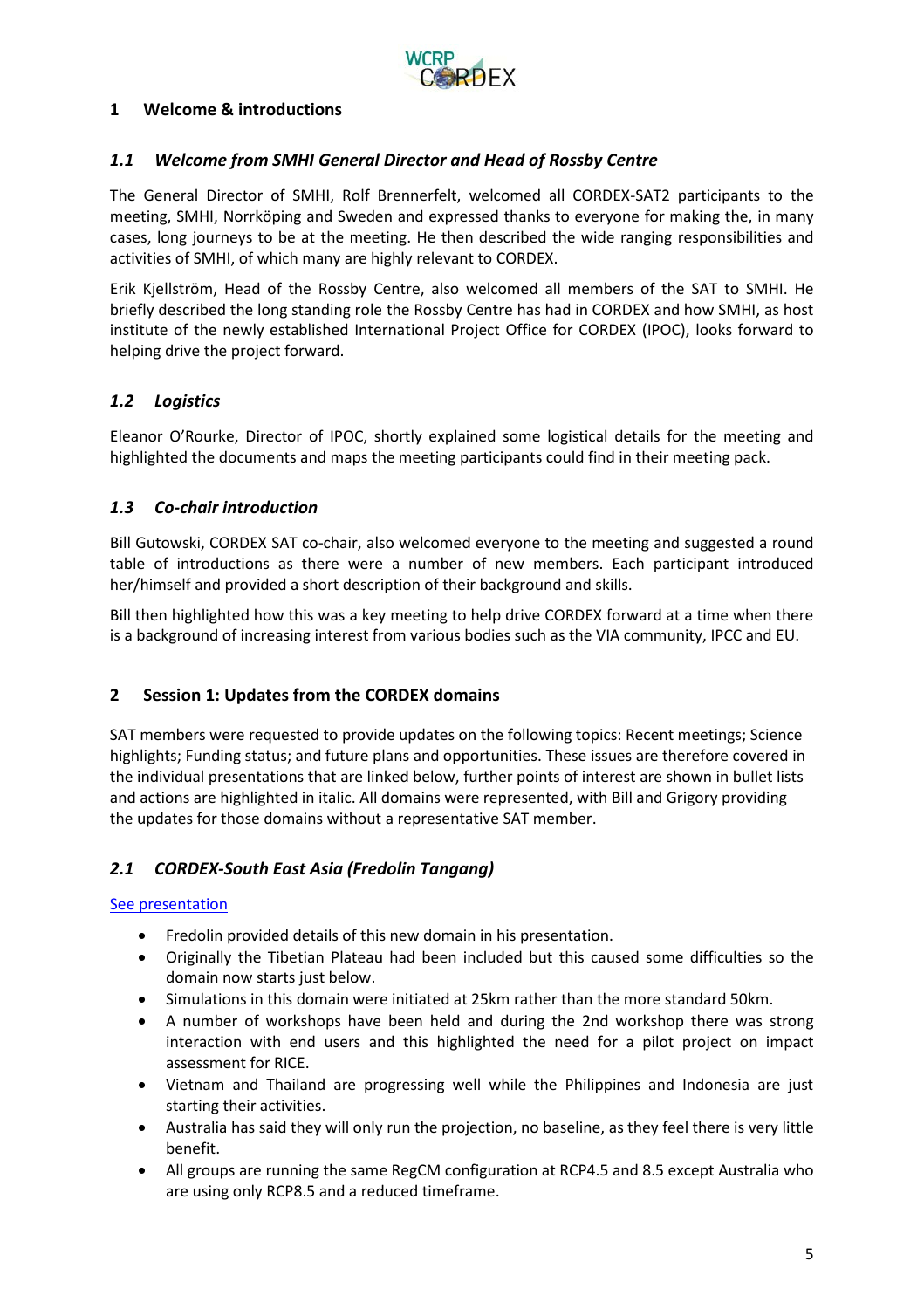

## <span id="page-5-0"></span>*2.2 CORDEX South Asia (Krishnan Raghavan)*

#### [See presentation](https://drive.google.com/open?id=0B4DbtMVupQZsOWxxWkk4TDUyY0k&authuser=0)

- RegCM and LMDZ are run in-house at CCCR-IITM.
- Selected variables are now available on the portal and users have started to utilise them.
- Simulation matrix should be completed in around a year.
- Rainfall and temperature are most requested for impact assessment.
- Desire to ensure the CORDEX and CMIP6 activities are somewhat coordinated now registered as one of CMIP6 models.
- Michel was glad to hear of focus on circulation as an additional and important metric on top of temperature and precipitation

## <span id="page-5-1"></span>*2.3 CORDEX- Arctic & Antarctic (Bill Gutowski)*

#### [See presentation](https://drive.google.com/open?id=0B4DbtMVupQZscEhfNkZONmtEdFE&authuser=0)

- Annette Rinke is POC for Arctic CORDEX and is also a member of the WGRC and heavily involved in CliC.
- John Cassano, the other POC, is working on a larger domain that includes the full CORDEX Arctic domain.
- There are a number of high resolution runs that have completed within the Arctic region and these should be kept in mind for the flagship pilot studies.
- Much lower level of activity in Antarctic domain.
- KNMI and NMT have completed simulations with five others planning to participate plus some others for some process-based studies.
- Process-based studies may be problematic due to lack of observational data; John Cassano is a good contact for this.

## <span id="page-5-2"></span>*2.4 CORDEX North America (Bill Gutowski)*

#### [See presentation](https://drive.google.com/open?id=0B4DbtMVupQZsQVQ4cml5LVFNRnM&authuser=0)

- Difficulties in accessing funding but there are a number of groups who have completed runs.
- A common grid and bias correction for all output is an aim.
- Lots of discussion with Chris Weaver of the US GCRP but no direction for regional scale within Federal agencies so the situation is very uncertain,
- Working with Robert Ferraro and Duane Waliser at NASA on simulations at various resolutions, with an eye toward added value of high resolution simulations. Satellite observation datasets perhaps not as good as imagined. NASA project could potentially be good start for a pilot study; they are focusing on atmospheric rivers in western US, East Coast storms and convective storms in middle of US.
- Only two from North America on ESGF but rest must be contacted.

*ACTION: Bill to maintain discussion with Chris Weaver (US GCRP) concerning funding.*

*ACTION: Groups not on the ESGF should be contacted to encourage them to upload their data to ESGF.*

## <span id="page-5-3"></span>*2.5 CORDEX Central America (Tannecia Stephenson)*

#### [See presentation](https://drive.google.com/open?id=0B4DbtMVupQZsNEhocGs4d2RiTkk&authuser=0)

- Requested SAT input and support for getting data uploaded to the ESGF and for the associated training.
- Promoting getting more journal articles from the region.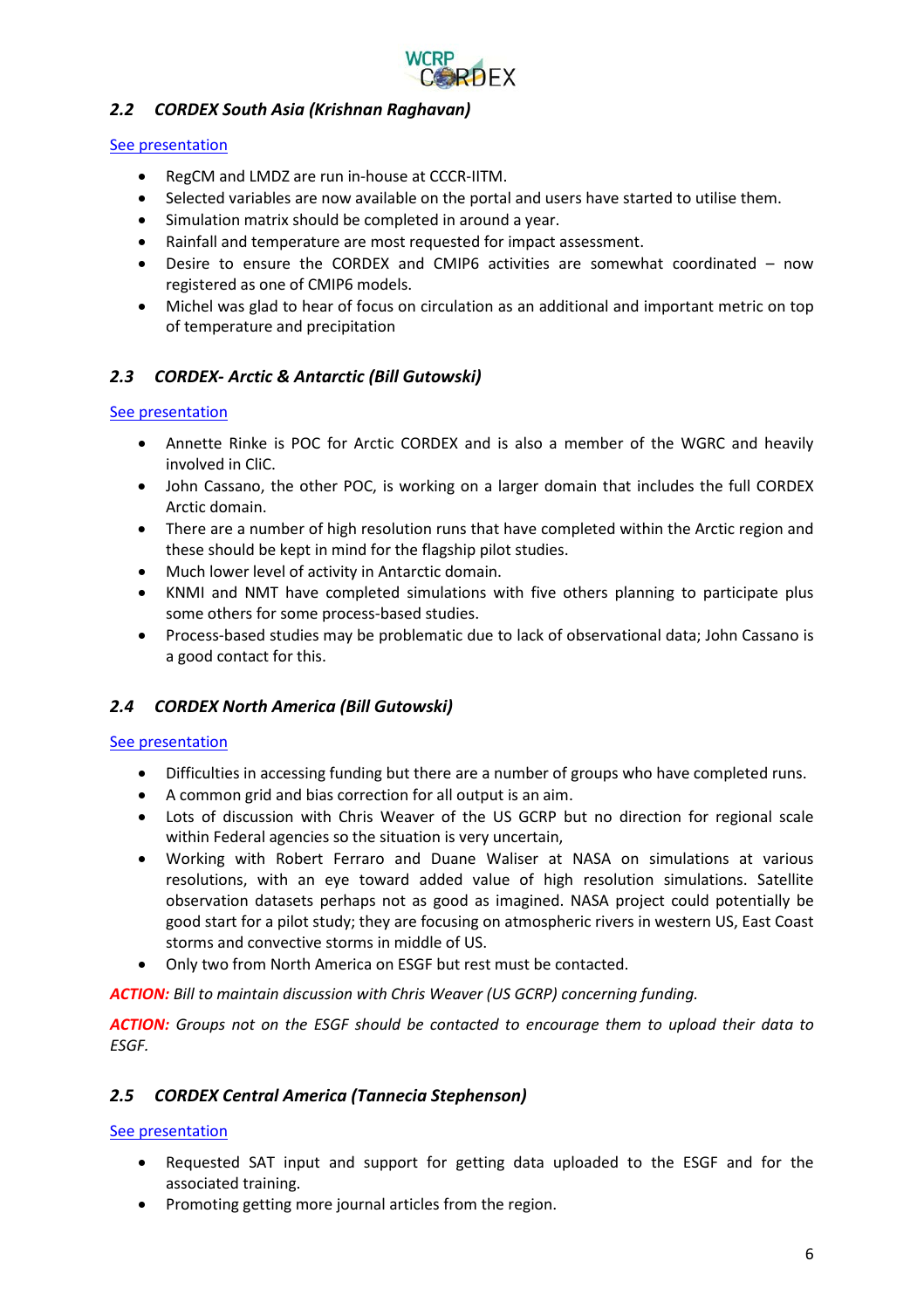

- Website now available.
- PEER is a grants programme that provides an opportunity to support scientists in developing countries who work with principal investigators at US institutions. A pre-proposal has been submitted to the PEER programme to support research over Northeast and Southeast Mexico.

*ACTION: Grigory and Eleanor to follow up with Tannecia concerning additional support for ESGF upload and to potentially find funding for a training workshop in the region.*

## <span id="page-6-0"></span>*2.6 CORDEX South America (Silvina Solman)*

#### [See presentation](https://drive.google.com/open?id=0B4DbtMVupQZsZmpzMmowSFdYYVU&authuser=0)

- Not too much activity over the last year.
- Feel there is not a lot of interaction from South American institutions but rather from the European centres.
- No coordination within the region and no funding or regional scale projects.
- Institutions may be running simulations (potentially CORDEX) but the exact position is unclear.
- ALCUENET project between northern South American countries and Europe (mainly France) focused on climate change impact on biodiversity in northern South America with a workshop planned for late May/June 2015. Steering group is currently being organised but requires a CORDEX representative from Europe.
- No website IPOC to provide support here.
- Follow up from the workshops need to try and find some way of harnessing the enthusiasm.
- Need to first determine the strategy in the region before seeking specific funding.
- Most people asking for the output are coming from the impact community.
- There is potential for more activity on the analysis side from institutions in the region which could be organised in some kind of coherent fashion.
- Funding is a crucial stumbling block; PEER programme may be a potential option for funding.
- Some analysis support perhaps through other avenues such as national level funding; IPOC will follow up on potential support for a scoping worskhop.
- CORDEX Africa activities are an example that could be followed by CORDEX South Americ

*ACTION: Silvina to determine the stumbling blocks to participation for South American institutions.*

*ACTION: IPOC to investigate and provide support for locating potential funders such as PEER and START.*

*ACTION: Eleanor to attend ALCUENET- CORDEX South America meeting as European CORDEX representative.*

*ACTION: IPOC to help in setting up a domain website.*

*ACTION: IPOC to determine possibility of Swedish based funding (SSEESS) for an analysis scoping workshop.*

## <span id="page-6-1"></span>*2.7 MENA-CORDEX (Grigory Nikulin)*

[See presentation](https://drive.google.com/open?id=0B4DbtMVupQZsTXBicHZjS013MDA&authuser=0) (both MENA & Central Asia)

- ESCWA was one of the main drivers for MENA but there is also now good support from the Cyprus Institute.
- There is good participation in the region even for those institutes in very difficult circumstances.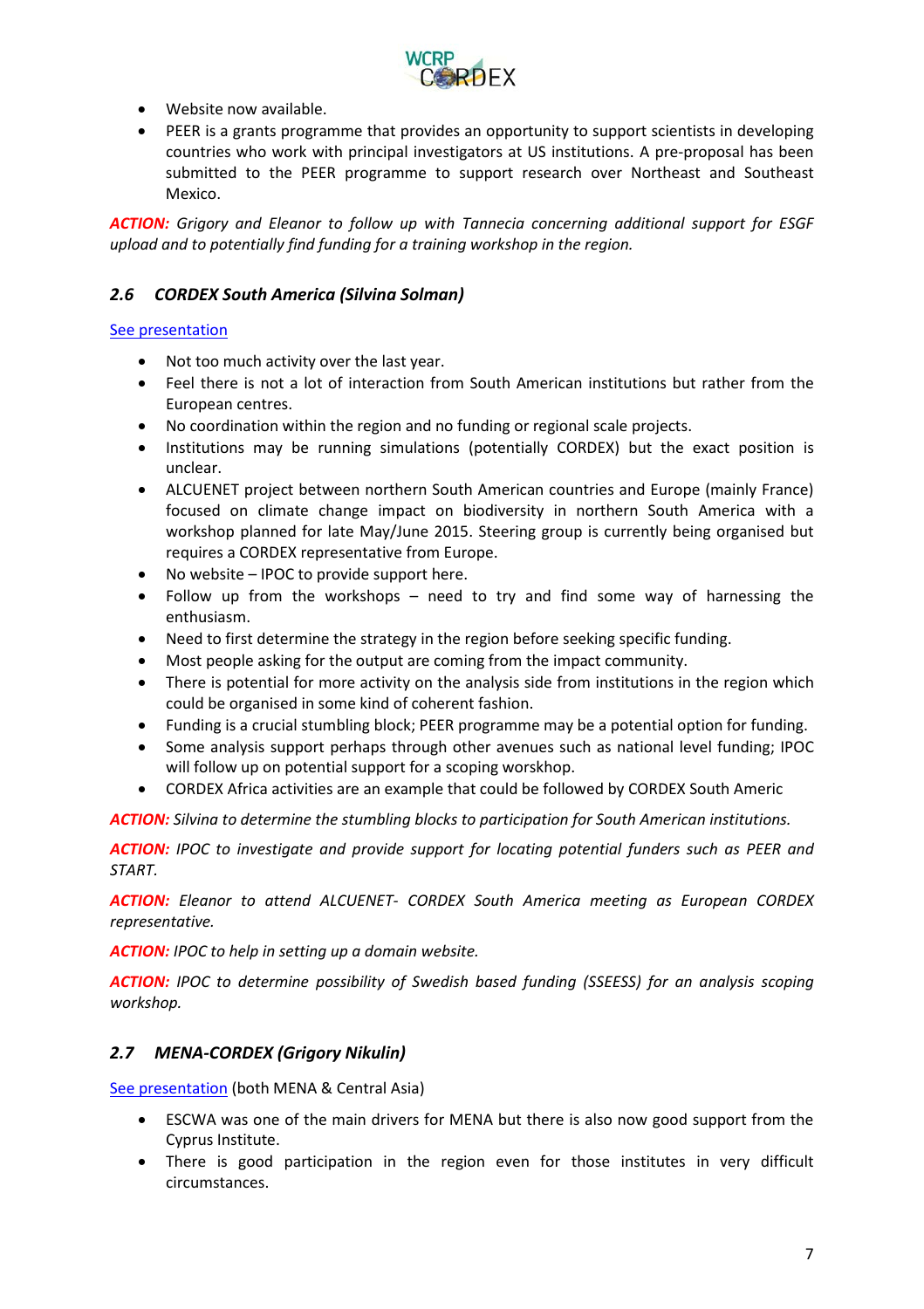

- A critical mass has been achieved, website is under construction and some information is available.
- Post processing is problematic for all groups.
- ESCWA-RICCAR planned a regional knowledge hub (RKH) with funding for a regional data portal which now might be an ESGF data node.
- A proposal was sent to ISSI last year (unsuccessful) but as they offer no travel support it was not felt worthwhile to submit a proposal this year.

*ACTION: Grigory and IPOC to support post processing in the region.*

*ACTION: IPOC to maintain contact with ESCWA-RICCAR concerning further future support for MENA.*

## <span id="page-7-0"></span>*2.8 Central Asia CORDEX (Grigory Nikulin)*

- Only one group in Turkey but they have run a number of simulations.
- Post processing is again problematic Grigory is trying to initiate these activities.
- May also run RCA4 but situation unsure.
- Daniela feels this domain is important for regional phenomena that are partly cut off in all other domains and link to the other domains – potential for domain overlap papers. Worth trying to stimulate some more interest.
- Question to maybe make Central Asia a little smaller but this is a rather tricky area. Combination with MENA would be difficult. Former Soviet republics are interested in the data but have no capacity for simulations.
- Turkey is in 5 domains.
- EU outreach into this region (Eastern Europe to Central Asia) from a H2020 climate service point of view.
- Only one group in Russia running RCM simulations no interest in this domain, only Arctic.

*ACTION: Grigory to continue support for post processing in the region.*

*ACTION: Grigory and IPOC to follow up on stimulating greater interest in the region.*

*ACTION: IPOC to follow up on potential for EU funding, through H2020 climate services calls, for the region.*

## <span id="page-7-1"></span>*2.9 CORDEX Australasia (Bertrand Timbal)*

#### [See presentation](https://drive.google.com/open?id=0B4DbtMVupQZsdnR5RlkzSEhMR0E&authuser=0)

- All funding is project driven, CORDEX relevant but hard to coordinate and maintain infrastructure.
- Most important activities for many scientists invovlved in CORDEX related activities have been interactions with VIA groups.
- Need to coordinate variety of websites generated by various projects; issue with progressing the Australasia CORDEX website.
- One example of such a project driven web site is the National Projections web site for NRM regions. This website offers different levels of access (dependent on the skills of the users). It will be online the end of March 2015 using the CSIRO Climate Futures tool to map future proejctions uncertainties; it will include application ready dataset down to a 5km resolution – some is interpolation of GCM direct output to a 5km grid but also some statistical and dynamical downscaling output. This project does not cover the entire Australasia domain but the entire Australian continent.
- Some Pacific Island Nations are interested in accessing CORDEX simulations but may not be in the Australasia domain (e.g. French Polynesia).
- All highlighted in update are standard CORDEX on the ESGF compatible grid.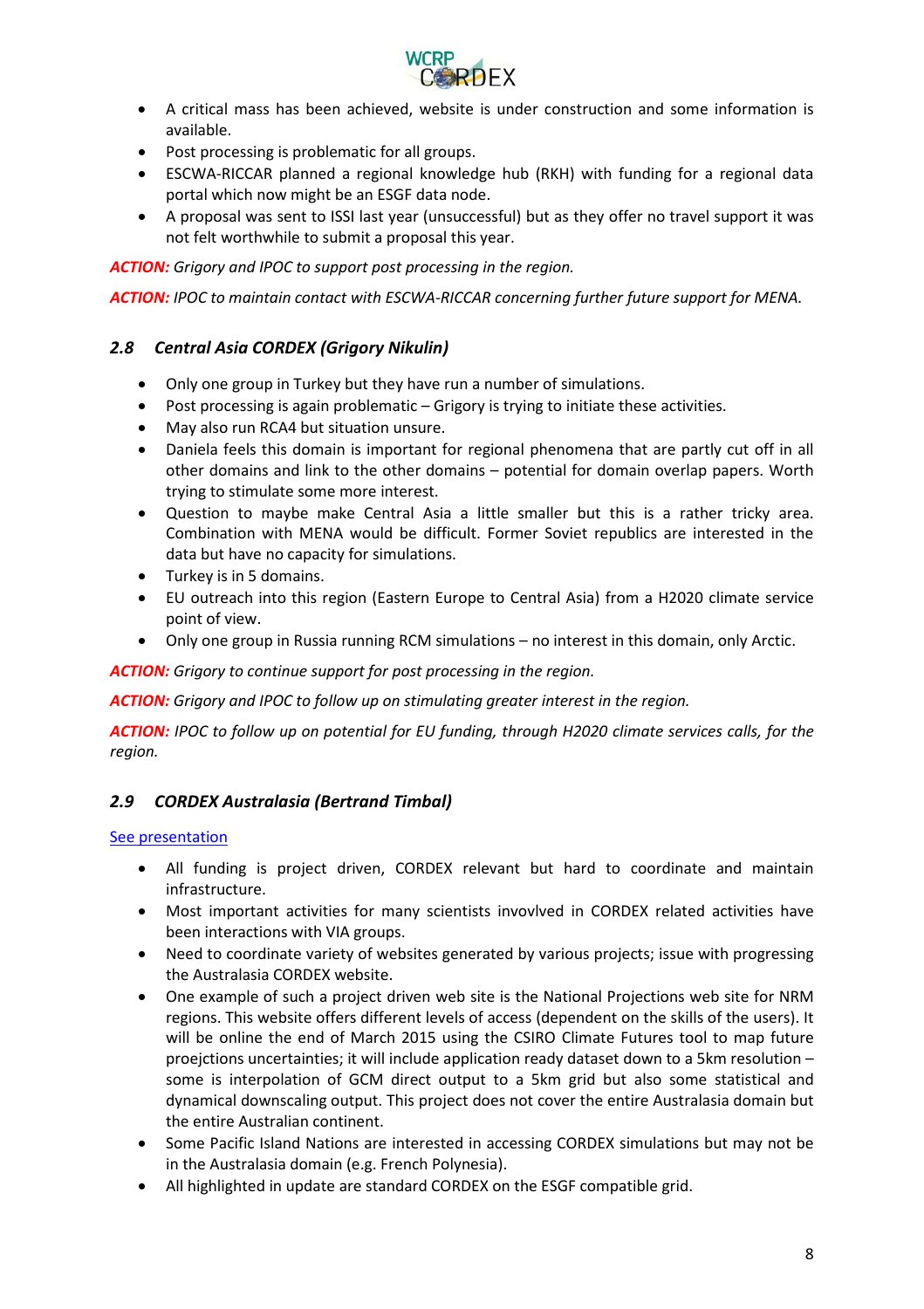

- Many studies are run at higher resolution than CORDEX recommended ones: Physical reasons to push resolution (catchments etc) are behind these.
- There are no CORDEX simulations for the Pacific. Users had to run their own simulations. It was found in a pilot study (PhD student) that 12km (CSIRO came to similar conclusion across many PICs with simulations down to 8km) is not enough for Pacific, much higher resolution is required. Feeling that going down to 5km is where some good results would be found; the PhD student identified by Bertrand could be a POC for this area? Improvement in the reproduction of the ITCZ and SPCZ could be a good driver to help generate interest in running CORDEX Pacific simulations.
- Running regional climate models in Tahiti (Unviersity of French Polynesia) with help from Meteo France
- Pacific Nations have a big focus on ocean and wave modelling.
- Can ESD play an important role in this region? Many areas (such as Fiji, Cook Islands) observational data is constraint.
- SIDS have a strong profile here and possibility of UNDP helping to support a CORDEX effort here.

## *ACTION: IPOC to support creation of CORDEX Australasia website.*

*ACTION: IPOC and Bertrand to investigate potential to set up some CORDEX activities for the Pacific region; IPOC to investigate potential funding from SIDS and UNDP.*

## <span id="page-8-0"></span>*2.10 CORDEX-Africa (Chris Lennard)*

## [See presentation](https://drive.google.com/open?id=0B4DbtMVupQZsekRmeEFyMjlvYmc&authuser=0)

- Richard Anyah, new POC for the region, is a very good link for accessing US funding (NSF) as he is based there.
- A new workshop series is in planning: initial planning workshop; three analysis workshops; and a final 'writeshop'.
- Aim to produce 5 or 6 papers from these.
- Currently determining funding and a proposal for the first workshop has been submitted to SSEESS with the outcome expected in early March.
- Three more papers published in 2014/5 through the existing CORDEX-Africa teams.

## <span id="page-8-1"></span>*2.11 CORDEX East Asia (Hyun-Suk Kang)*

## [See presentation](https://drive.google.com/open?id=0B4DbtMVupQZsOWtsZi0yZG9WWXM&authuser=0)

- For the Phase 1, mostly Korean groups were active participants, and one group from Japan joined later.
- Domain was reconfigured for the Phase II, in which the southern boundary is somewhat marginal for tropical cyclone activity. The new domain was decided based on consensus through the discussion by EA groups at CORDEX-EA workshop in Jeju, Korea (August, 2014)
- China is now very enthusiastic in being involved in Phase II.
- Japan is more focused on disaster prevention using very high resolution, not within CORDEX framework. But a few groups will join the Phase II experiments.
- KMA plans to host an ESGF node for East Asia, and MAIRS-IPO in China makes an effort to oraganize ESGF-based network for Asia community.
- Some of EA groups plan to follow the design of the flagship pilot studies for Phase II.
- Russia is not interested in East Asia domain.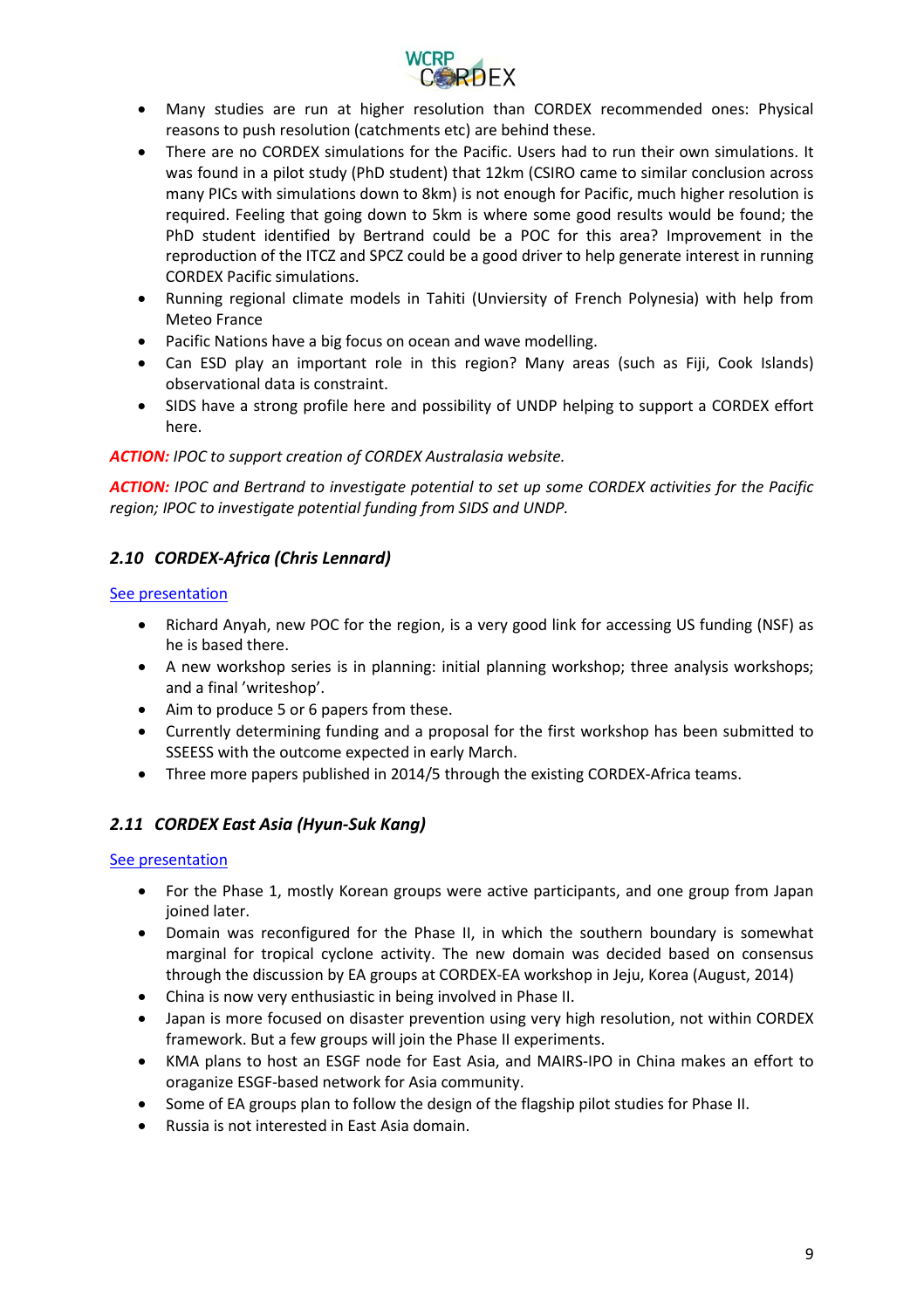

## <span id="page-9-0"></span>*2.12 EURO-CORDEX*

#### [See presentation](https://drive.google.com/open?id=0B4DbtMVupQZsYXRFNlAtUWxtWW8&authuser=0)

- Andreas Gobiet is no longer a POC and has been replaced by Stefan Sobolowski of UNI Bergen and Eleni Katragkou of Aristotle University of Thessaloniki.
- Evaluation data is available from EURO-CORDEX. Currently on different grid levels and almost all at least daily, some sub-daily with information on the website showing on which grid etc. No central storage but contact details available to access the data.
- No dedicated funding for EURO-CORDEX but national funding is available.
- Daniela highlighted it is very important to package the initiative carefully to access funding; this has been successful in Germany (€2.5 million project).
- Users want a EURO-CORDEX stamp for guidelines Daniela to provide list of previous contradicting guidelines.
- More national activities than regional workshops.
- Next 2 years focusing on 12km scale but also aiming for some pilot regions at around 1km at the moment.
- Funding opportunity within Copernicus expected in Q3 (September/October) of this year. Some modelling centres expressed interest for this tender and Daniela has started to draft the proposal; a workshop on this will take place on the  $20<sup>th</sup>$  April at ECMWF to discuss the procedure.

## <span id="page-9-1"></span>*2.13 MED-CORDEX*

#### [See presentation](https://drive.google.com/open?id=0B4DbtMVupQZsSkRvS1o1OEtQMkE&authuser=0)

- MED-CORDEX is more focused on coupled ocean-atmosphere system with an aim towards a full Earth System model for the Mediterranean (there are 8 coupled models); this coupling is the difference from EURO-CORDEX.
- Samuel now single POC.
- No funding although HyMEX provides some money.
- MED-CORDEX is very scientifically driven but meets user needs. EURO-CORDEX was driven by the ensembles required by the users.
- All regional modelling calls are now production driven for impacts users.
- Simulations are funded by project funding, institutional funding etc.
- Could MED-CORDEX help the other CORDEX domains for coupled modelling? Comes back to science or operational driven CORDEX? Many regions where climate change signal will not be seen unless coupling is happening. Fredolin suggested that CORDEX South East Asia would be keen to learn from the coupling experience of MED-CORDEX.

*ACTION: IPOC to facilitate discussion between MED-CORDEX and CORDEX South East Asia concerning potential for coupling knowledge transfer.*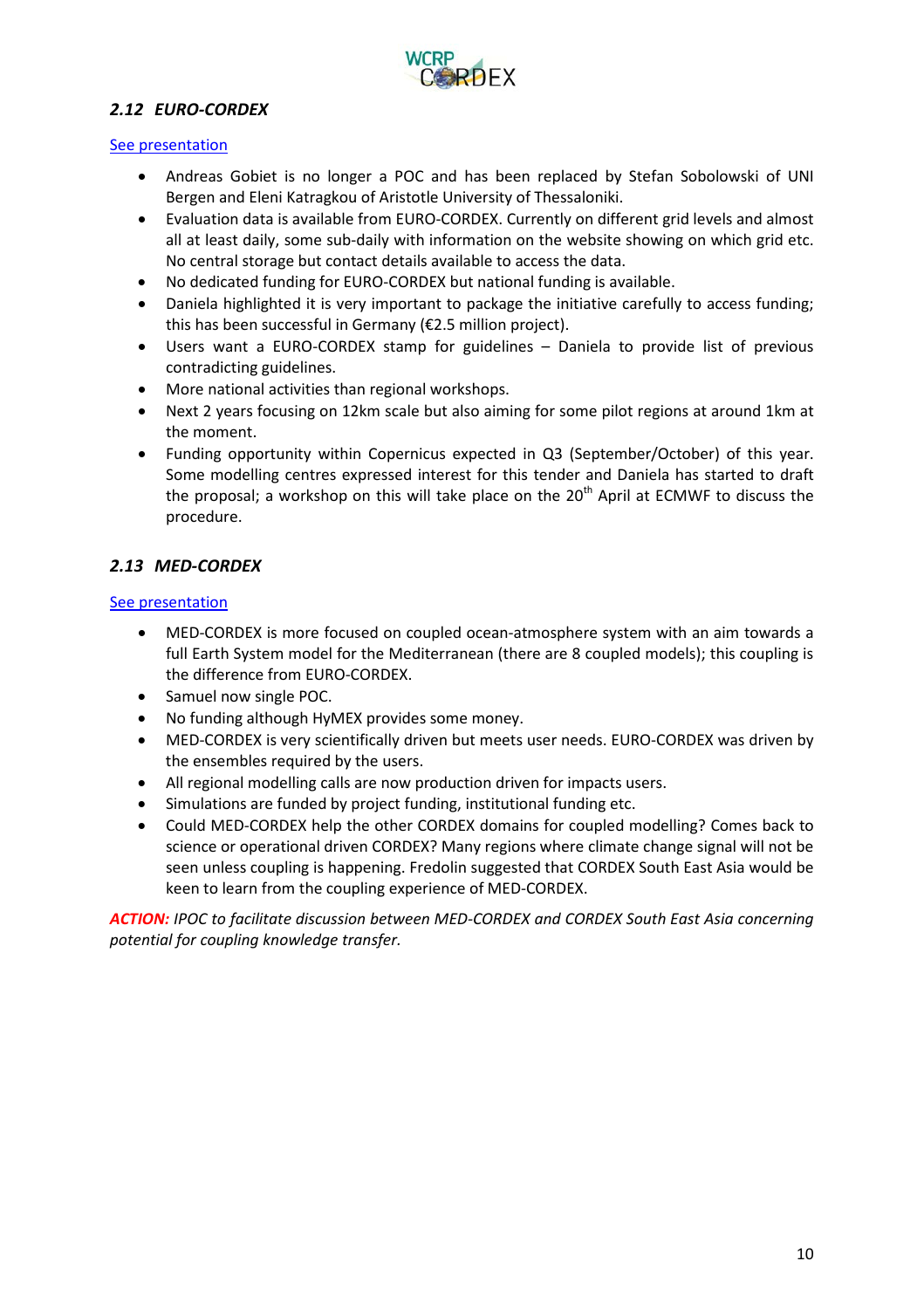

## <span id="page-10-0"></span>**3 Session 2: Wider updates & CORDEX scope**

## <span id="page-10-1"></span>*3.1 WCRP/CORDEX Update (Michel Rixen)*

#### [See presentation](https://drive.google.com/open?id=0B4DbtMVupQZsUEJ1NGlnQ3F2Mmc&authuser=0)

- WCRP's mandate is focused on research rather than service and slightly uncomfortable within the applications' realm; strategic partnerships may best address this area rather than expanding the WCRP scope.
- WCRP leadership considers for CORDEX to become one of the core projects and this will be discussed at the JSC meeting in April 2015.
- Boram Lee is new point of contact for both CORDEX and WGRC.
- Phase II needs to be ready for upcoming calls (H2020 for example).
- Michel highlighted that it is imperative to get the community excited by innovative science efforts
- WCRP have a growing focus on coastal megacities and therefore suggests this may be a potential area for flagship pilot studies.

## <span id="page-10-2"></span>*3.2 WGRC Update & Grand Challenges (Clare Goodess)*

#### [See presentation](https://drive.google.com/open?id=0B4DbtMVupQZsWjBRX2x2eHpuS0U&authuser=0)

- WGRC is the activity within WCRP which is reaching out to users and decision makers to the greatest extent.
- There is some blurring of the boundaries between CORDEX and WGRC.
- Of the six Grand Challenges Regional Climate Information is clearly the most relevant to CORDEX; however, a number of the others also have relevance to the activities.
- The Regional Laboratories idea proposed by WGRC seemed to be very interesting to WCRP.
- Bruce is currently working on the report from the distillation workshop so it should be available soon.
- Cross community activity is being encouraged but complimentary to existing activities.
- Some of the Grand Challenges have remained focused but others have diverged to a greater extent and streamlining required.
- Some tensions over potentially moving to seamless prediction.
- Time of uncertainty and there is a need to pull the strands together this will possibly occur during brainstorming at Paris meeting in March.
- WCRP and JSC leadership do seem supportive of CORDEX but there appears to be some alternative views on the JSC.
- WGRC should find its niche relative to CORDEX activities should science be conducted within WGRC? Some members of the SAT suggested that it should not.
- There is more confusion the other way as to how much capacity building etc should be carried out within CORDEX.
- CORDEX is a downscaling experiment, like CMIP is a GCM experiment, so WGRC should distill in the same way as WGCM.
- There is potential for CORDEX to collaborate with other activities under WGRC.

## <span id="page-10-3"></span>*3.3 CORDEX Scope (Bill Gutowski)*

## [See presentation](https://drive.google.com/open?id=0B4DbtMVupQZsM1dJYWtOSl95Tzg&authuser=0)

- There are two parallel goals for CORDEX moving forward; Phase II, and a longer term strategic planning.
- CORDEX should retain a focus on what it is trying to achieve and be careful to not be distracted by activities which fall outside of its realm.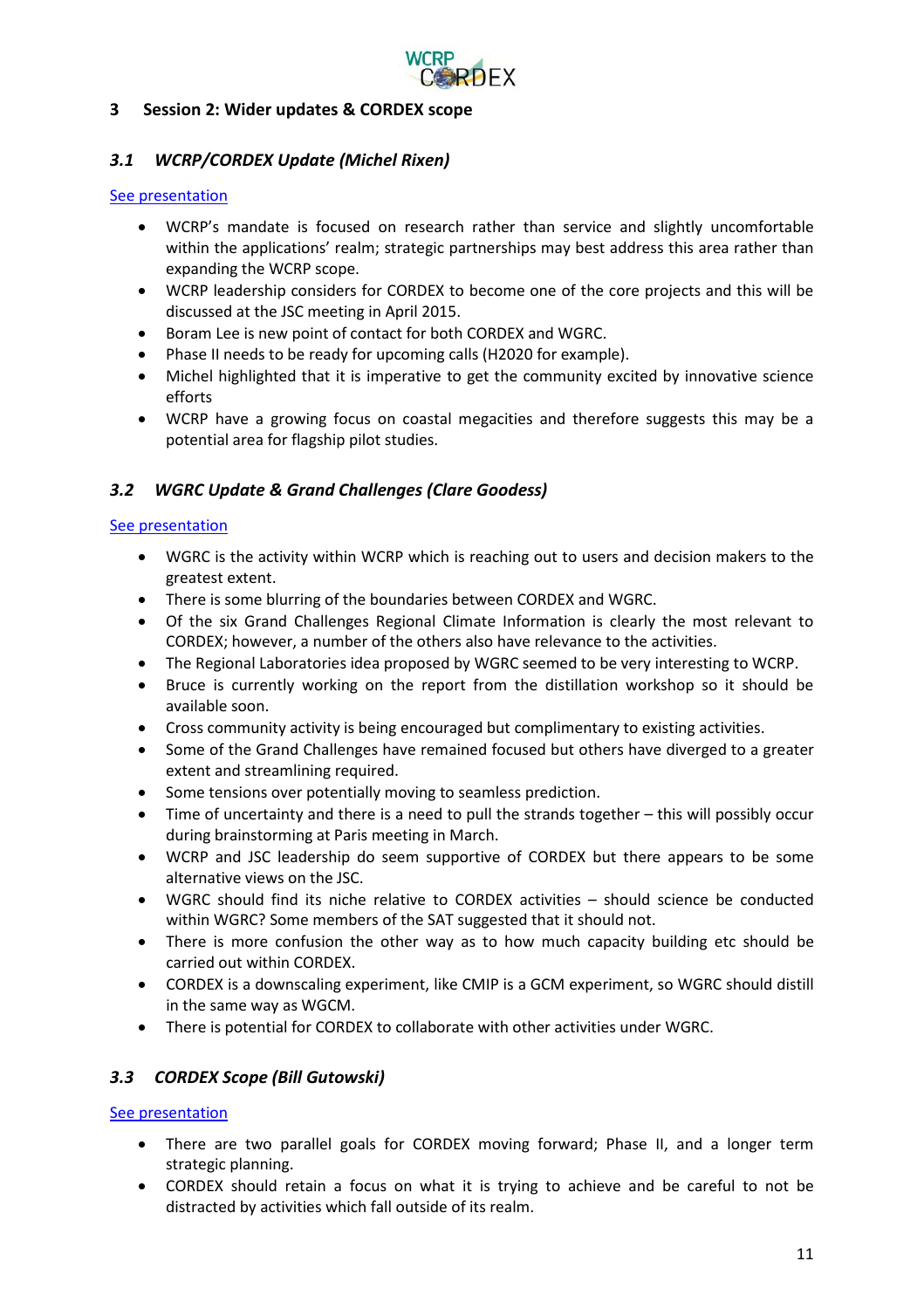

- The mission of CORDEX is very different from CMIP and this must be recognised.
- Aim to develop a five-year strategy plan to drive CORDEX forward; a SWOT (Strengths, Weaknesses, Opportunities and Threats) Analysis could be a useful initial step.

## <span id="page-11-0"></span>**3.3.1 What defines CORDEX?**

- There is some impression amongst the wider community that CORDEX is only providing datasets; the science goals seem to have been somewhat lost.
- Some discussion on whether observations and impacts are outside the scope of CORDEX but concerns that lack of involvement in either may result in losing vital information. However, this problem could be addressed if close collaborations were initiated or developed with these communities to ensure effective two-way dialogue.
- There are clear science questions sitting in the modelling and processes areas.
- Bill and Bruce (WGRC co-chair) have expressed concern that if CORDEX does not provide phenomenon analysis then end-user trust cannot be taken for granted and this should be addressed.

## <span id="page-11-1"></span>**3.3.2 VIA interaction**

- Some direct interaction between the modelling and VIA community is ongoing, mainly in the large modelling centres that have resources to allow separate science and communication specialities but this cannot be expected to be the case in developing regions.
- WCRP should draw on best practice of national activities.
- Regional Climate Grand Challenge is aiming to encompass all timescales.
- Climate scientists want to be involved in driving the VIA interaction; VIA applications is clearly where the funding will come from in the future.
- Daniela highlighted the importance of partnering with Future Earth the science stays in WCRP but there must be a close linkage into Future Earth and other relevant programmes.
- Within GFCS there is an overlap in climate processes and observations areas Future Earth is potential mediator in the relationship with GFCS.

## <span id="page-11-2"></span>**3.3.3 Timescales**

- The question of timescales was raised; should CORDEX cover seasonal and decadal also? At one point there was discussion of decadal prediction with 30-year runs.
- It was concluded that it should not be a requirement for the CORDEX community but for those who are interested they should not be dissuaded.
- The question should be kept in mind but not within the central core of activities.

## <span id="page-11-3"></span>**3.3.4 Revision of CORDEX goals**

The SAT members reviewed the existing goals on the CORDEX website and felt that they did not adequately represent the project. After further discussion the following key goals were identified:

- 1. To better understand relevant regional/local climate phenomena, their variability and changes, through downscaling.
- 2. To evaluate and improve regional climate downscaling models and techniques
- 3. To produce coordinated sets of regional downscaled projections worldwide
- 4. To foster communication and knowledge exchange with users of regional climate information.

Michel also suggested to develop a one liner vision statement for CORDEX, which after some discussion, was decided as the following:

**'The CORDEX vision is to advance and coordinate the science and application of regional climate downscaling through global partnerships.'**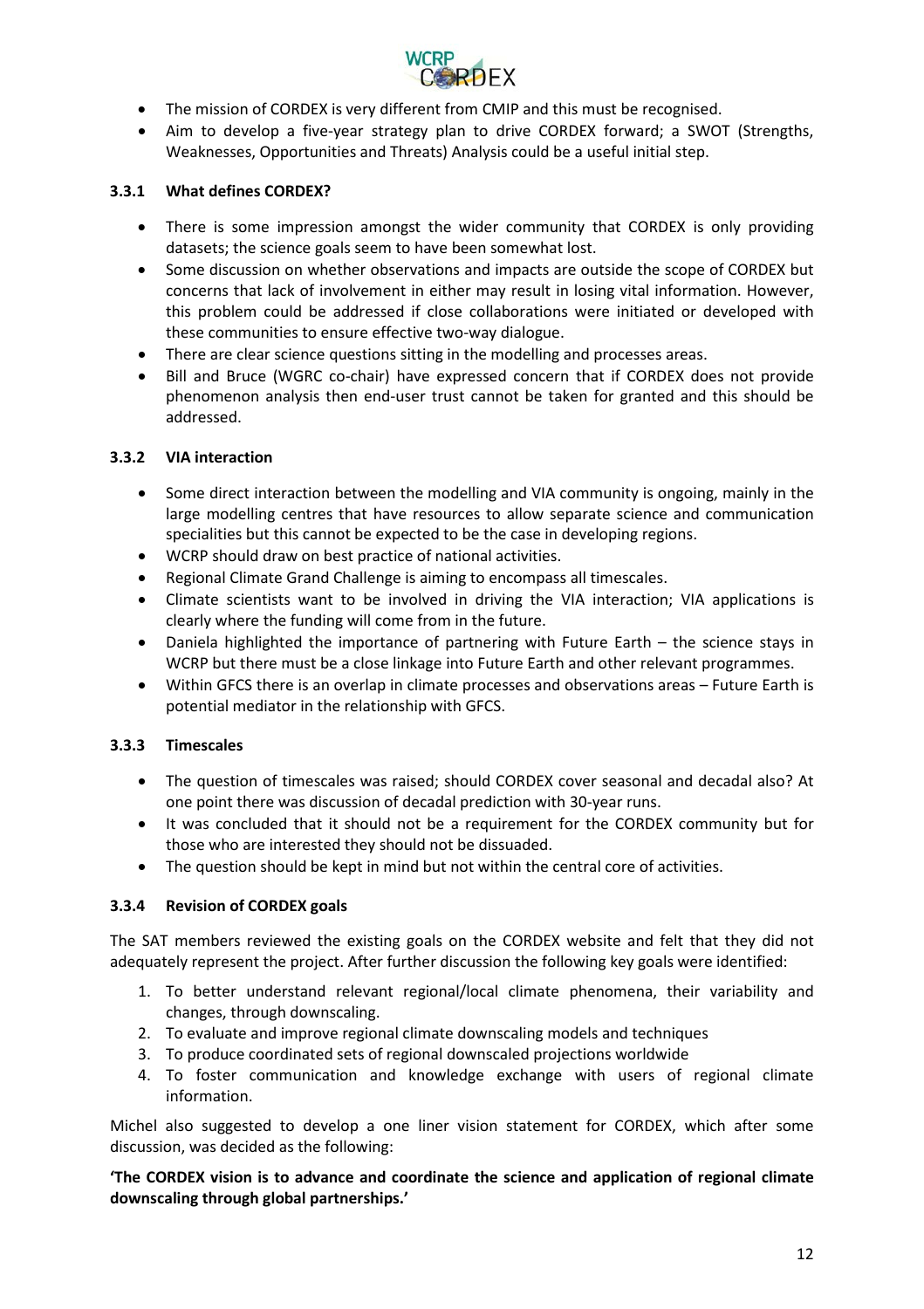

<span id="page-12-0"></span>*ACTION: Eleanor to add the new vision and goals to CORDEX website.*

## **4 Session 3: CORDEX Issues**

## <span id="page-12-1"></span>*4.1 Data policy (Grigory Nikulin)*

#### [See presentation](https://drive.google.com/open?id=0B4DbtMVupQZsazNHNGFxaGRFcG8&authuser=0)

- The long term goal is for all groups to move to ESGF but this takes time
- There is no data portal for Australasia at the moment.
- Extra data access method through sending discs (of downloaded ESGF data) to institutes with poor internet access (Africa, Cuba for example) should be highlighted as an alternative method for accessing CORDEX data.

*ACTION: Grigory and Bertrand to work on establishing an Australasia data portal.*

*ACTION: Eleanor to add physical discs of ESGF downloaded data option to 'Data access' option on the CORDEX websit, and determine a relevant contact for this option.*

#### <span id="page-12-2"></span>**4.1.1 Terms of Use issues**

- All data on regional data portals are 'non-commercial' in comparison to ESGF where the individual groups decide on 'unrestricted' or 'non-commercial'
- Almost all CMIP5 data are apparently now completely open to both commercial and noncommercial use but a couple of groups still have 'non-commercial'. CORDEX simulations are not necessarily available for commercial use; however, we must be cautious to ensure ToU are very explicit.
- Many groups automatically choose 'non-commercial' out of ease rather than requirement; a discussion needs to happen concerning this for the regional portals.
- Must be aware of national differences, which may restrict open data; for example Government of India institutes cannot open data for commercial use.
- Recommendation that all ESGF data is openly available should be emphasised within the CORDEX community.

*ACTION: Eleanor to discuss terms of use with regional data portals; reasons for restriction on data should then be made available on the website.* 

*ACTION: Table showing terms of use for each model to be created and uploaded to website (Grigory)*

#### <span id="page-12-3"></span>**4.1.2 Bias corrected data issues**

- With bias corrected datasets on their way to ESGF the EOBS restriction of non-commercial may be problematic for any products aimed at the commercial market.
- The question of whether bias corrected data should have a CORDEX stamp is a very controversial issue (manipulated data) but there is an activity - the Bias Correction Intercomparison Project (BCIP). The main driver for initiating the BCIP was a need in Euro-CORDEX and in a number of European Union projects (FP 6 and 7) to provide bias-adjusted simulations for impact modelling together with information about bias-adjustment-related uncertainties and limitations. Grigory suggested waiting until the first results of the BCIP become available before having CORDEX bias corrected simulations on ESGF.
- Need to ensure there is no confusion between bias corrected and non-bias corrected CORDEX data.
- SMHI and DKRZ have developed a first approach for how to present the bias corrected data alongside the standard data.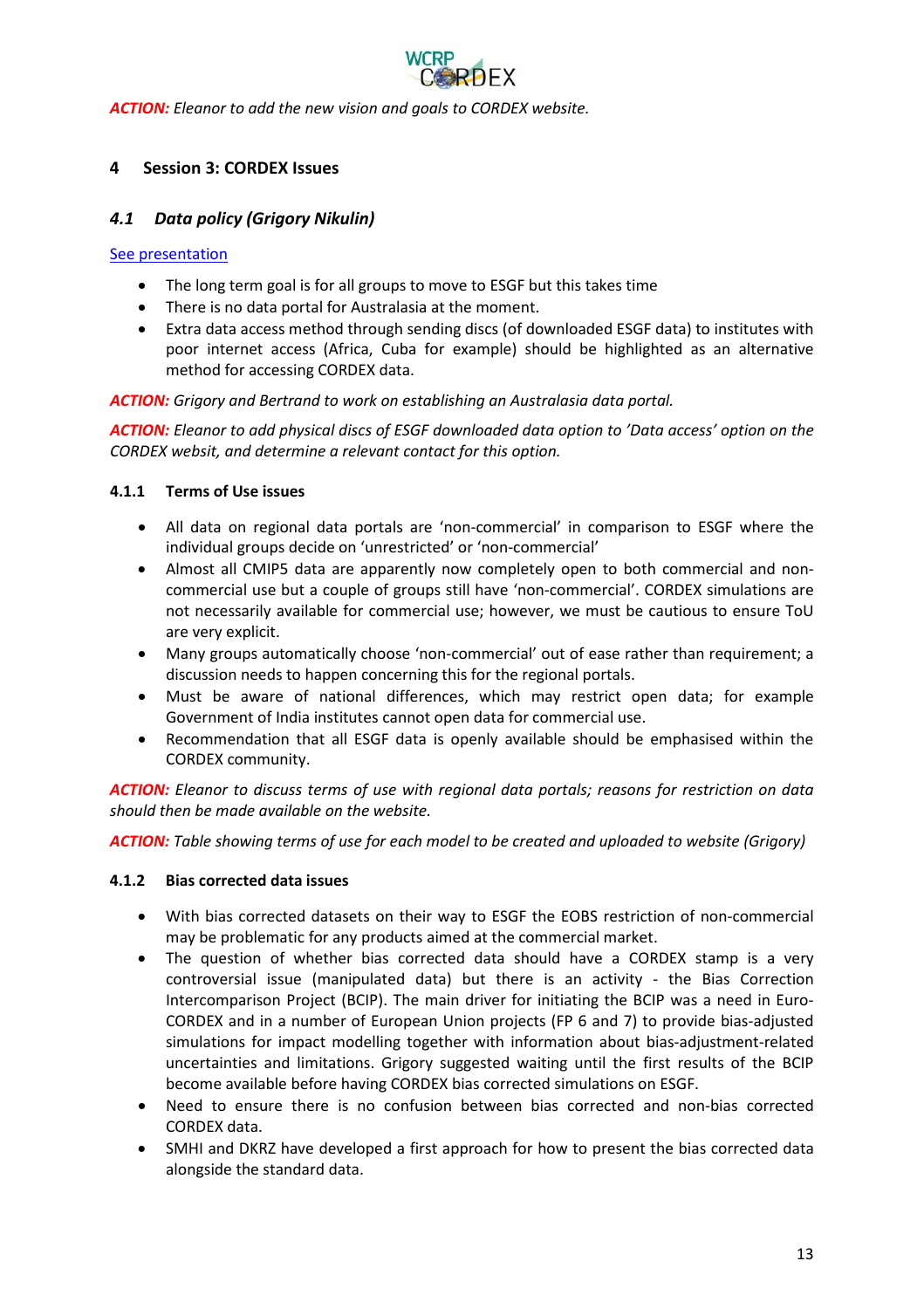

- SMHI have completed bias correction for EUR-11, EUR-44 and AFR-44 and plan to make this data available first within porojects. The EUR-44 and EUR-11 simulations have been bias adjusted by different methods to demonstrate the difference (same reference data and calibration period). A number of groups in Europe are running similar bias adjustment.
- It has been decided to publish bias-adjusted CORDEX simulations on ESGF under a new project 'CORDEX-adjust' in order to clear separated bias-adjusted CORDEX data from the original CORDEX simulations.
- SMHI aim to complete bias correction for all available runs but this is reliant on reference observations.
- There are ongoing discussions about establishing new activities like Regional Observations for Model Intercomparision Projects (RegObs4MIPs) and regional Reanalysis for MIPs (RegAna4MIPs). Whenever important decisions are taken there should be liaison with the gobal counterparts Obs4MIPs and ana4MIPs.

*ACTION: Grigory to keep the IPOC and SAT up to date on progress with BCIP and make contact with POCs as becomes relevant.*

## <span id="page-13-0"></span>**4.1.3 Issue of resources for data upload**

- Several runs are not available as groups do not have the resources to upload the data. Significant resources may be required; ICTP had to hire someone for 6 months for this task but the quality checker is now in place for RegCM and can be available to other groups.
- Still have problems for some groups who have run simulations but do not have the time to upload despite the availability of information; Silvina (South America) and Fredolin (South East Asia) indicated this as a barrier and Tannecia re-iterated that there is also a training requirement in her region (Central America).
- DKRZ is working on developing a CORDEX-CMOR for REMO, CCLM and PROMES and they can provide this CMOR for the CORDEX community
- Quality checker from DKRZ is available to download but installation might be tricky.
- For WRF there a website with set of post-processing scripts but stil not finilised
- SMHI, DKRZ and DMI offer their datanodes for uploading.
- Ocean outputs are still outside of the standard CORDEX procedures.

*ACTION: IPOC, through contact with POCs, to collect information on all groups who have simulations but unable to upload and experiencing other problems.*

*ACTION: IPOC and Grigory to collect all the available information on post processing and quality control tool or provide links and upload to the CORDEX website and provide clear contact details for those having difficulties.*

*ACTION: IPOC to look into the facilitation of ESGF upload; approach relevant funding agencies (such*  as APN in Asia, IAI in Americas) and investigate potential for visiting experts running training *workshops.*

## <span id="page-13-1"></span>*4.2 Statistical downscaling update (Bertrand)*

[See presentation](https://drive.google.com/open?id=0B4DbtMVupQZsdG9zLUZOdXhabXM&authuser=0) an[d ESD position paper](https://drive.google.com/open?id=0B4DbtMVupQZsQXNtMm5ieVNUSUU&authuser=0)

- The position paper is to ensure ESD is included in CORDEX as its contribution is currently rather unclear and the current CORDEX objectives are rather RCM dominated.
- Some ESD techniques may be very difficult to integrate into the CORDEX framework.
- It may be impossible for most ESD methods to work in current CORDEX domains, due to the very large domains used and insufficient observations. The move to sub domains will facilitate a more seamless approach as RCM resolution can be pushed further in the vicinity of the resolution for which ESD using gridded observations can deliver outputs (the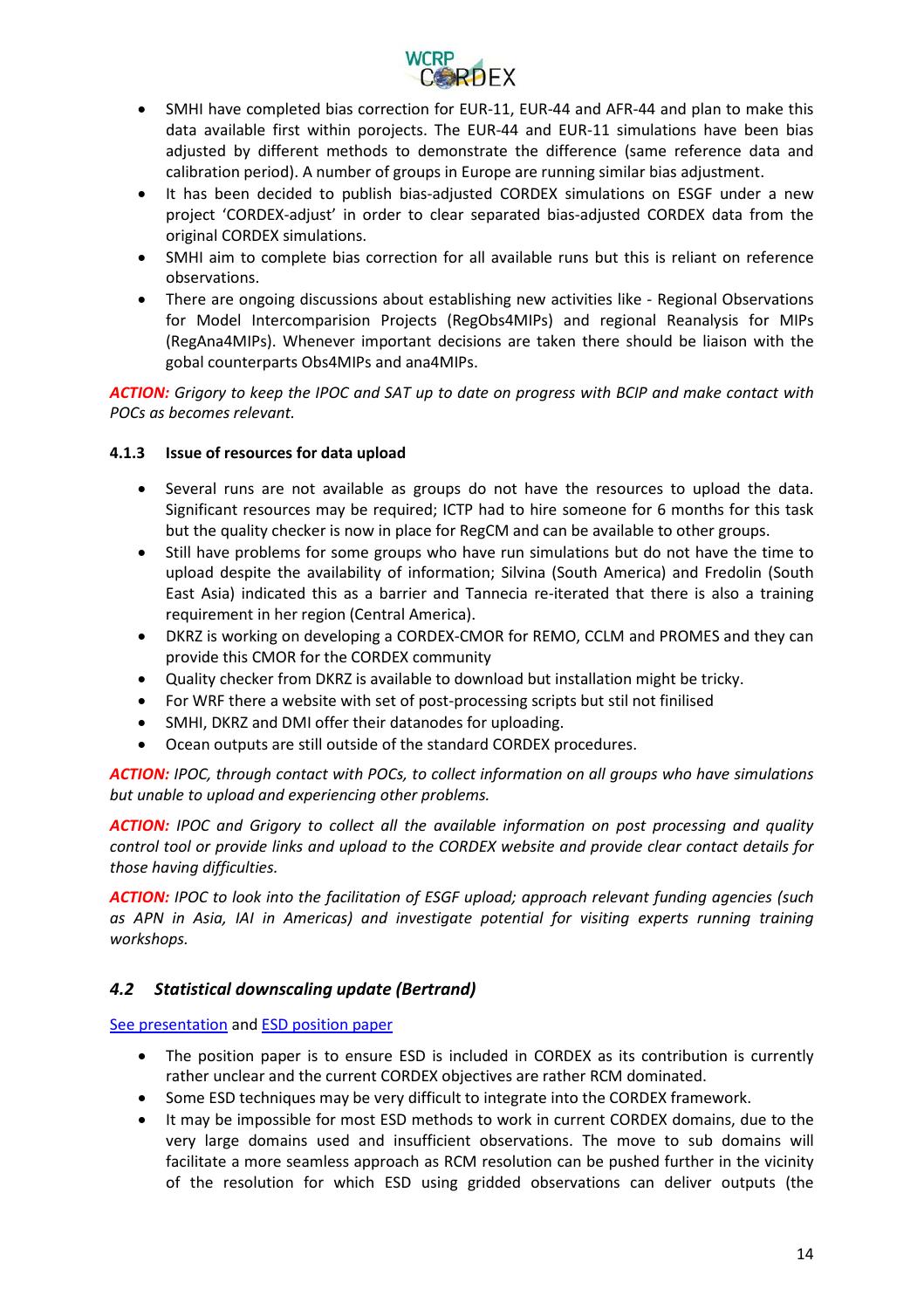

constraint here is the resolution of the available gridded observations) and by joining together CORDEX can start to target more ambitious science questions.

- One goal is the comparison between ESD and RCM but should also be aware of the special capabilities of ESD. Currently it may be hard to motivate comparisons for ESD practitioner with current RCM resolution representing an upscale of the outputs generated and hence it is hard to see the value of such exercise for ESD practitioners.
- There needs to be scientific questions rather merely a technique comparison this would be more motivating. This can fit well into the planned flagship pilot studies; opportunity to match science questions, RCM and ESD, and end-user driving.
- In the previous ESD workshops there has been a lot of discussion on somewhat 'engineering issues' due to the sheer variety of techniques, not the case with RCMs; there is a wealth of information available from the variety of techniques.

## <span id="page-14-0"></span>**4.2.1 Current progress**

- Not waiting for flagship pilot studies sub region studies in S America and Africa are underway and this will be discussed at the  $3^{rd}$  ESD workshop.
- Experiment protocol now available on CORDEX website
- First steps towards comparison being taken.
- ESD community is aware of the need to catch up with RCM community and is therefore working strongly towards making results available as soon as possible.

## <span id="page-14-1"></span>**4.2.2 Next steps**

- $\bullet$  3<sup>rd</sup> ESD workshop will take place 1st-3rd June in Cape Town.
- Discussion with the RCM community should be established; this has been initiated within EURO-CORDEX but should be expanded.
- Initiate some joint activities/pilot projects for really comparing side-by-side defined around a region, resolution and scientific questions. Plenty of areas where there may already been things happening.

*ACTION: Bill, Bertand and Tannecia to drive forward discussion with the RCM community and update the SAT and IPOC with progress as relevant.*

## <span id="page-14-2"></span>*4.3 Domains, updates and selection criteria (Bill Gutowski)*

[See presentation](https://drive.google.com/open?id=0B4DbtMVupQZsRnRpcTlMY2pJQUU&authuser=0) an[d draft selection criteria document](https://drive.google.com/open?id=0B4DbtMVupQZsTzRTUkZCYjhsRkk&authuser=0)

#### <span id="page-14-3"></span>**4.3.1 Current domains**

- Existing regions were not always chosen with clear scientific goals; it may be useful to evaluate how existing domains fit into the new criteria (in document drafted by Bill and Grisha).
- SAT will take the final decision on all updates or new domain requests
- Filippo felt it was important to maintain the basic large domains even if ensemble size is small (as is the case for Central Asia) as interest is more likely to be sparked if domain is operational.
- Retain a core set for constant framework that are largely unchanged to ensure consistency; exception for existing where there is clear scientific motivation (Central America)
- Too many domains could cause an issue with overlapping domains as the climate change signal differs. Too many domains diffuse the CORDEX program and limits ensemble size in each region. Also want to avoid groups requesting a domain simply for purposes of stature.
- IPCC has a clear future focus on regional information so the larger CORDEX domains are likely to be used and this also perhaps motivates limiting number of new domains.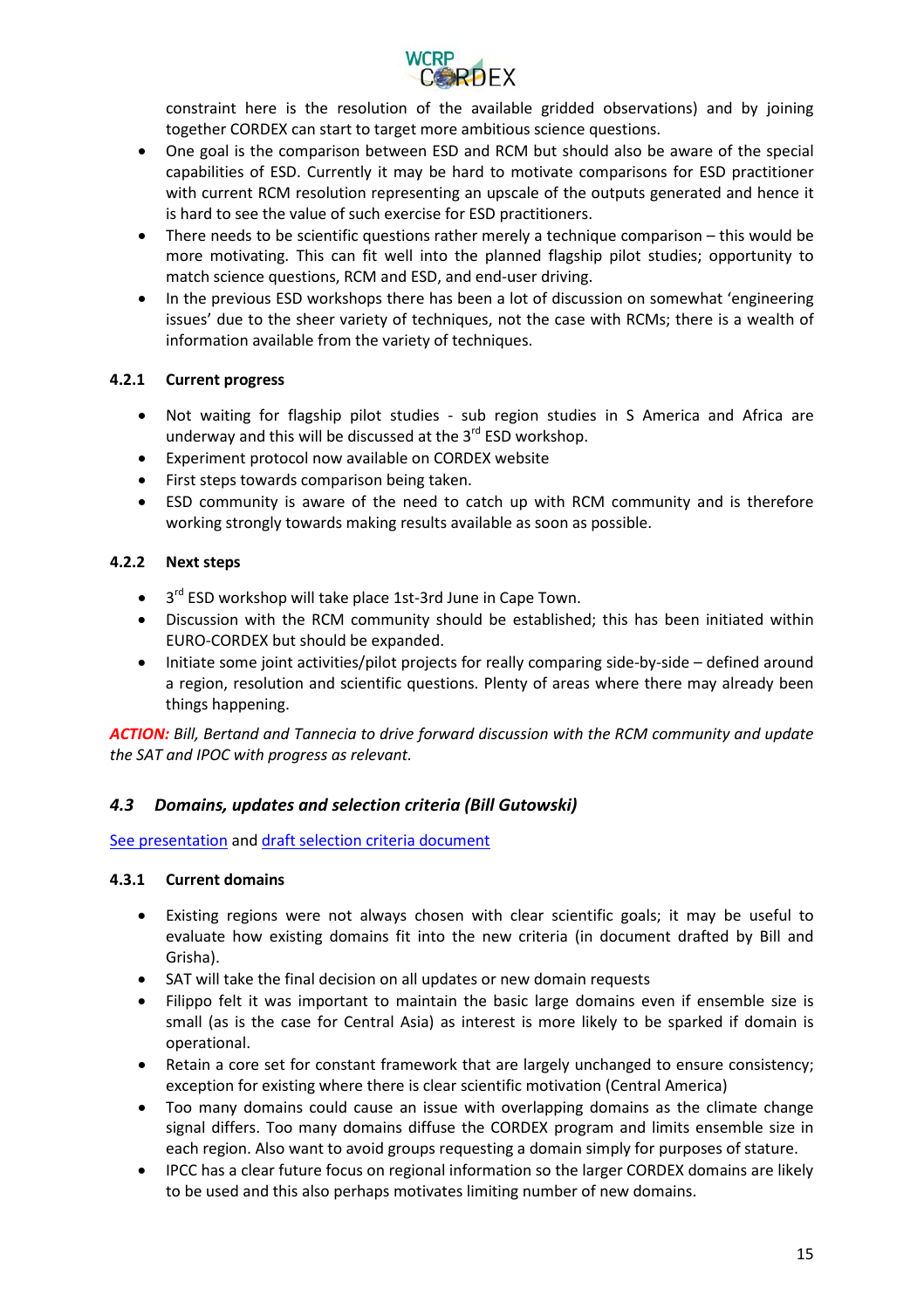

- Smaller, well reasoned domains may be initiated but can be established with clear limits on their lifetime – specific regions for specific time.
- A potential new domain is the Baltic region, the area under the BALTEX/Baltic Earth consortium; 8 groups running coupled models over the Baltic Sea.

### <span id="page-15-0"></span>**4.3.2 Key questions**

- Ask the community (through POCs) whether the current large domains remain valid; motivation for changing or keeping status quo must come from the community.
- Requests for modifications must be clearly motivated by scientific reasons.
- Likely future resolution should be made clear Filippo feels it should be kept in line with GCMs' increasing resolution (This suggests 25km for CORDEX large domains).
- May be most appropriate to align any changes with the introduction of CMIP6.
- A global perspective should be retained.

*ACTION: Eleanor to send the draft criteria to all SAT members for comment with a 3 week deadline.*

*ACTION: After SAT review, Eleanor will distribute the selection criteria to wider community through POC) and request they review their own domain in light of this.*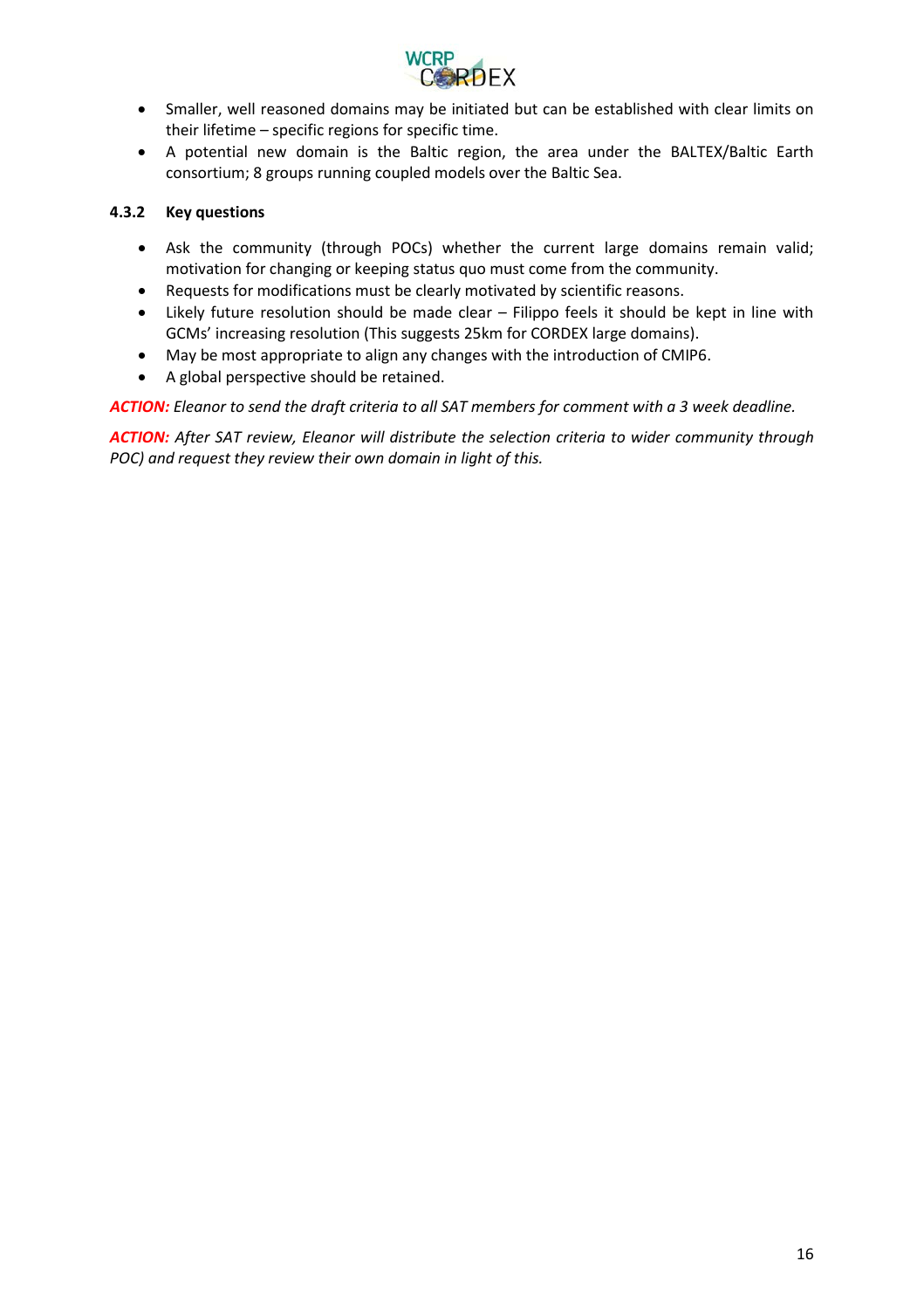

## <span id="page-16-0"></span>**5 Session 4: The Future of CORDEX**

## <span id="page-16-1"></span>*5.1 Flagship Pilot Studies (Filippo Giorgi)*

#### [See presentation](https://drive.google.com/open?id=0B4DbtMVupQZsR1pXUVFDUGxLRnM&authuser=0)

#### <span id="page-16-2"></span>**5.1.1 The benefits of FPS for CORDEX community**

- Should be seen as an additional activity to the core work of CORDEX, analogous of the MIPs to CMIP.
- There are already projects operating at 4-5km ad hoc around the world so CORDEX would aim to provide a structure to these activities; should be a 'bottom-up' rather than 'top-down' approach.
- An example could be a North American monsoon FPS lots of interest, no coordination, but with considerable potential and falls very much under CORDEX.
- CORDEX would provide a basic protocol; this is the added value what processes, analysis, experiments etc. If there is something in place then people will use it as a reference and groups will be attracted.
- Benefit of CORDEX/WGRC for these types of activities would be linking bottom up approaches to the wider linkages, such as to newly established MIPs.
- Would offer high resolution outside the  $1<sup>st</sup>$  world context; high resolution is available in US/Europe/Japan but not in most developing regions.
- Good to use consistent boundaries from CORDEX big domains.
- This resolution is not within reach of increasing GCM resolution; impact studies have already moved away from 50km resolution.
- FPS will form part of the 5 year strategy; looking where regional downscaling is going, trying to understand and setting the field.

## <span id="page-16-3"></span>**5.1.2 How it would work**

- Start with one pilot study per domain and see how it works covering different regions, different problems.
- Timescales are an important question should they be similar to the larger domains? Timeslices?
- New simulations will be required.
- There MUST be downscaling, and there MUST be an application/goal.
- Interaction of CORDEX FPS with other bodies (MIPs) whoever proposes is responsible for this –making consistent with GCM modelling.
- Each region may have a differing approach high resolution is not an absolute necessity but there must be some added value.

## <span id="page-16-4"></span>**5.1.3 Contribution of WGRC**

- Each pilot study would have an advisory team bringing in the wider community. WGRC could facilitate this and would therefore have to be involved in selection process etc.
- Discussion on wider issue of studies being 'demand driven' should be equal status to the scientific motivating questions.

## <span id="page-16-5"></span>**5.1.4 Next steps and timeline**

- Majority of SAT members are in favour of moving forward with FPS.
- A smaller focus group to discuss more on how to frame FPS was established consisting of Filippo, Daniela, Bill, Bertrand and Silvina.

The following timeline for the establishment of CORDEX FPS was decided as follows: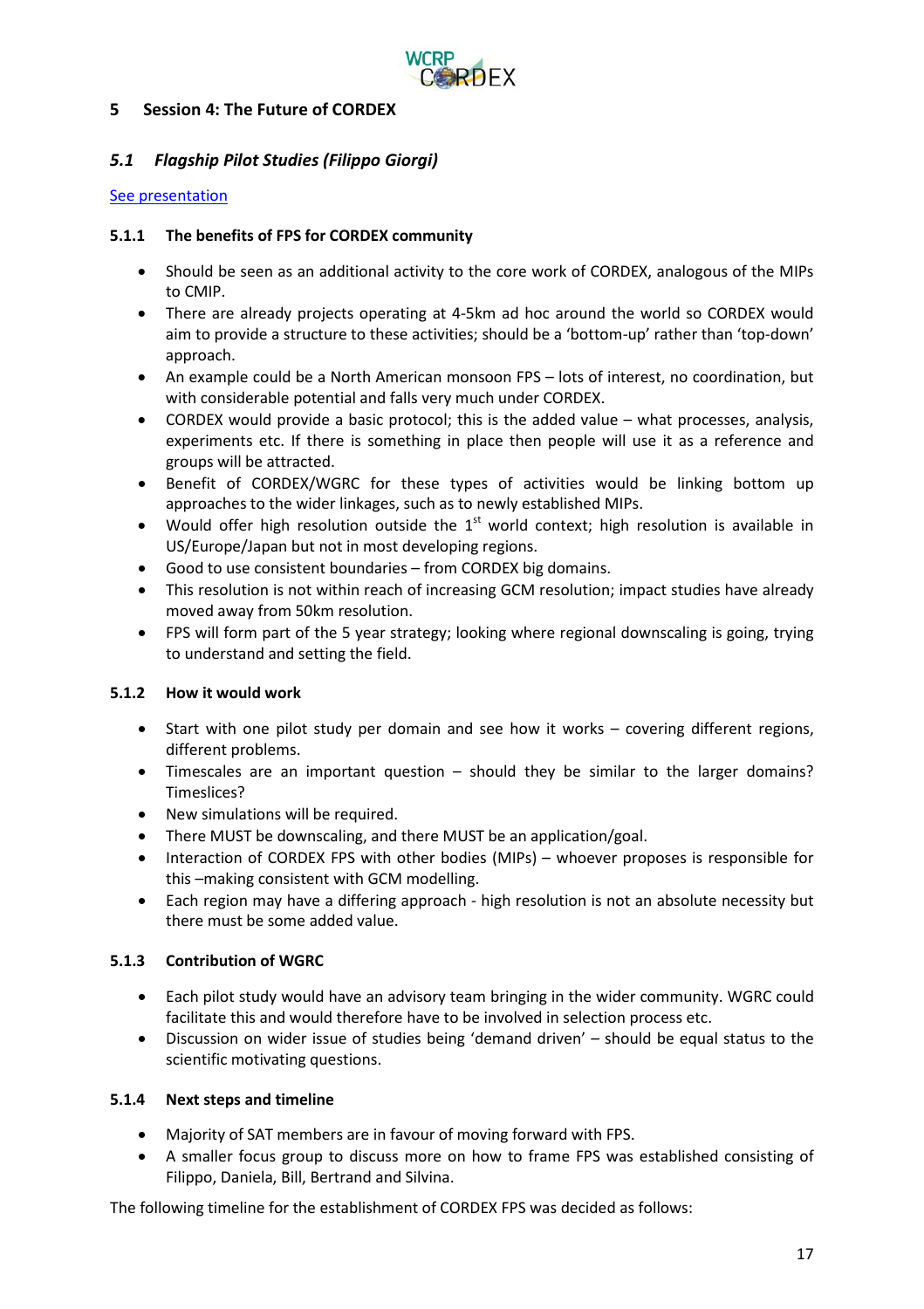

*ACTION: Deadline for focus group short proposal to be provided to POCs - end of April 2015.*

*ACTION: Deadline for consultation with CORDEX community through POCs - end of June 2015.*

*ACTION: FPS teleconference for SAT members –mid July 2015.*

*ACTION: Deadline for full proposal to be circulated to WGRC for discussion/endorsement – end of 2015.*

*ACTION: Presented to the JSC 2016 meeting – Q2 2016*

## <span id="page-17-0"></span>**5.1.5 Additional points**

- Activities can be started outside of CORDEX with knowledge of the FPS proposal interested parties can be informed of the process and can start with acknowledgement that JSC agreement has not yet been met.
- FPS should be presented as part of the wider CORDEX strategy planning taking into account CMIP6 and the Grand Challenges.
- When presenting to the JSC in 2016 we should aim for not just the final proposal but some test projects in action.
- During JSC 2015 meeting, they can be informed that FPS plans are underway but not looking for official endorsement at this time.

## <span id="page-17-1"></span>*5.2 Strategic Development of CORDEX (Bill Gutowski)*

#### [See presentation](https://drive.google.com/open?id=0B4DbtMVupQZsWk9UR2phRkk5REE&authuser=0)

#### <span id="page-17-2"></span>**5.2.1 Science questions**

Core activities are to:

- 1. Finish CMIP5 analysis.
- 2. Work towards CMIP6.
- 3. Towards higher resolution FPS
- 4. Look at issues such as land use change.
- Some overarching questions but with some region specific questions as well (for example monsoon).
- Develop a set of CORDEX Challenges, against the background of any change in the WCRP landscape. WCRP are coming to the end of their 2005-2015 strategic plan and Dave Carlson Is working on the next document.
- Should keep a practical approach to funding potential user engagement and user driving is important here.
- This will therefore provide guidance to the kind of science questions we need to address.
- In Europe the situation is quite good for regional activities; H2020 are science for climate services while ESA are more focused on climate service itself. This is not the case for other regions which have to be more application focused.

## <span id="page-17-3"></span>**5.2.2 CORDEX Regional Challenges**

All the below are leading up to Regional Earth System Models (10 years), will provide guidance to the CORDEX community, provide evidence of strategic planning to the JSC and also provide an outline for ICRC: CORDEX 2016.

#### **Challenge 1: Added value (Responsible: Grisha, Bill, Tannecia)**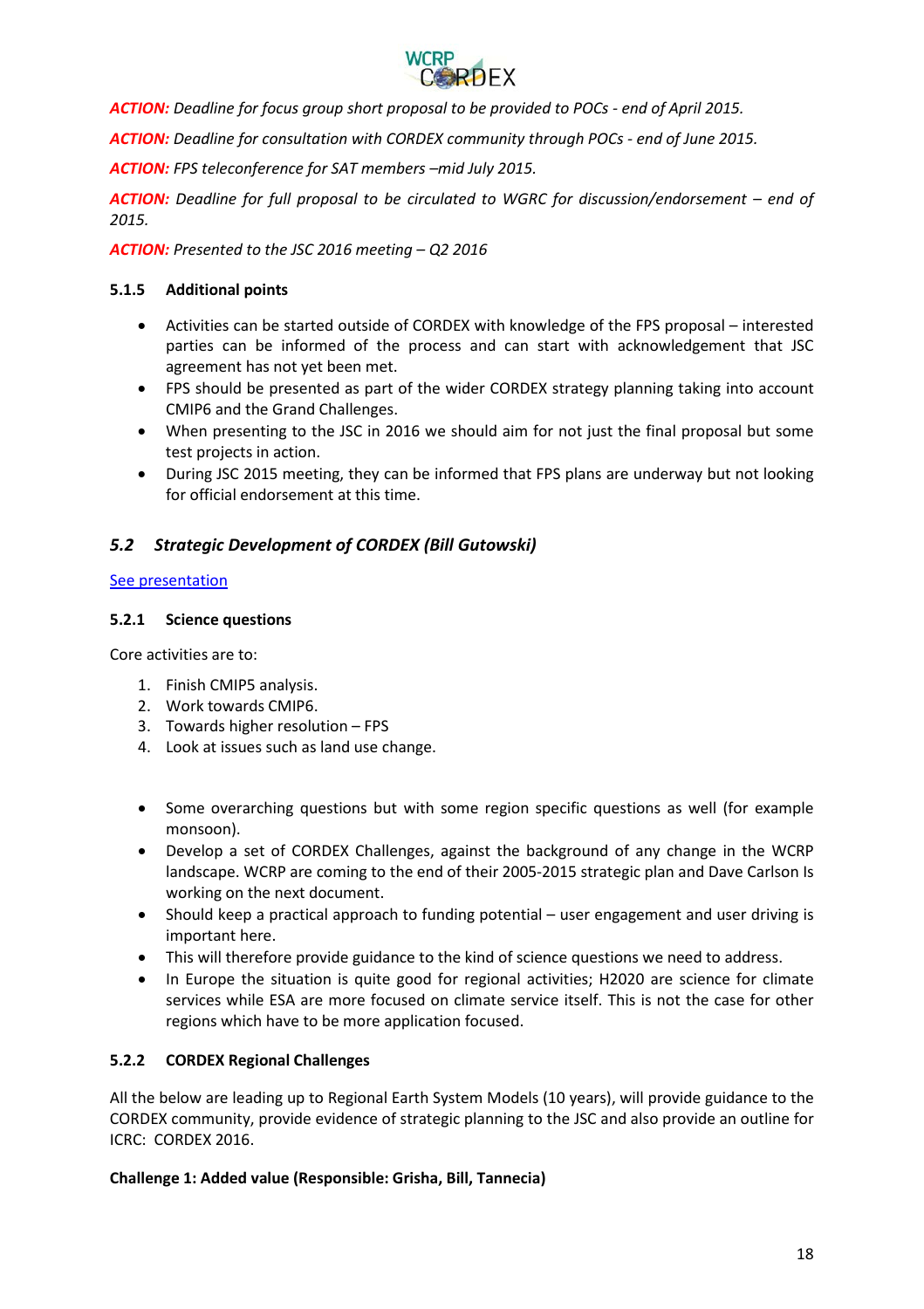

- Internal variability as function of scale
- Added value as a function of scale
- ESD
- Bias correction uncertainties and consistency

### **Challenge 2: Human element (Responsible: Filippo, Bertrand, Chris)**

- High resolution coupling of regional climate and coastal megacities
- Bridging activity with urban parameterisation community
- Land use change

#### **Challenge 3: Coordination of regional coupled modelling (Responsible: Daniela, Grisha, Anne)**

- Ocean-ice-atmosphere
- Lakes
- Dynamic land surface
- Natural fires
- Atmospheric chemistry
- Carbon cycle
- Aerosols
- Marine biogeochemistry

#### **Challenge 4: Precipitation (Responsible: Fred, Krishnan, Hyun-Suk)**

- Convective systems
- Coastal storm systems
- MJO/Monsoon

#### **Challenge 5: Local wind systems (Responsible: Chris, Silvina, Bill)**

- Wind storms
- Strong regional winds
- Wind energy

#### **Cross cutting themes**

- *Water resources/hydrological cycle*
- *Development of process based metrics*
- *Water-energy nexus*
- *Extremes*

#### <span id="page-18-0"></span>**5.2.3 Timeline for Challenge development**

*ACTION: Science questions for each CORDEX challenge to be drafted (focus groups) - end of September 2015.*

*ACTION: SAT feedback - October 2015*

*ACTION: POC and community engagement – November to March 2016* 

*ACTION: Challenges launched at CORDEX 2016 - May 2016* 

- WGRC to provide the link to other programmes,
- The timeline above should fit well with the planned IPCC Regional Workshop that will take place in August/September 2015 in either Brazil or Netherlands; both Filippo and Fredolin are involved in this.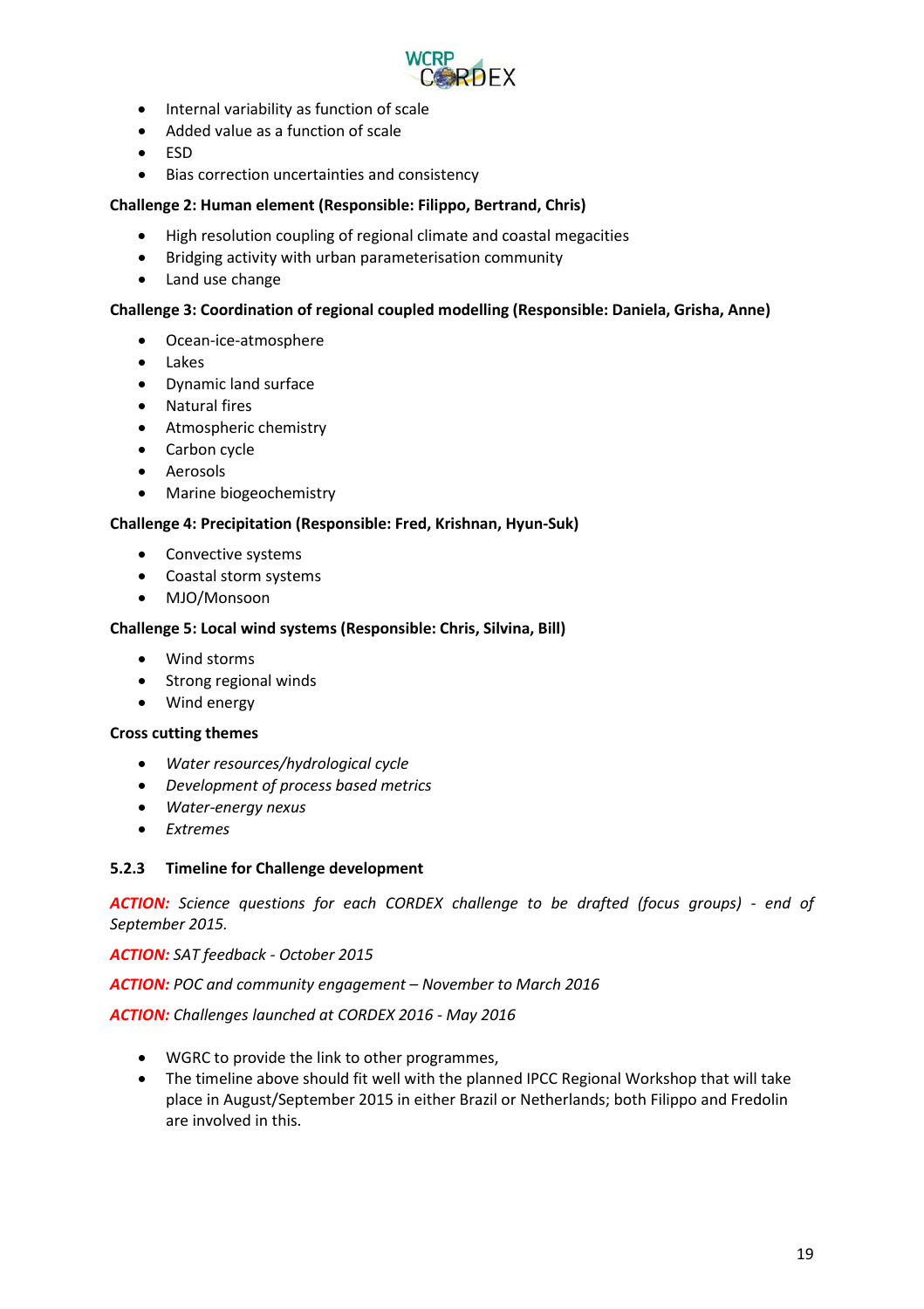

## <span id="page-19-0"></span>*5.3 Transfer of CORDEX knowledge to GCM community (Bill Gutowski)*

- CORDEX could feedback into GCMs to improve parameterisation; potentially a good opportunity to demonstrate through some kind of pilot activity especially at the start of CMIP6.
- For this type of collaborative activity a top down initiation is required.
- There is now greater opportunity for collaboration with higher resolution, convective resolving GCMs.
- How can we promote this interaction? Linking more directly to Grand Challenges? SAT members feel this should be carried out on the Working Group level, perhaps to be discussed at Grand Challenge Workshop.
- There may be NSF funding for a workshop between GCM and RCM communities.
- Potentially working with CRESCENDO and PRIMAVERA (new H2020 projects starting in September 2015) in terms of regional link.

*ACTION: WGRC (Clare, Bruce) to take initiative and work with Grand Challenges leaders towards a potential dedicated pilot activity – end of June 2015.*

*ACTION: Eleanor to follow up on potential funding for a workshop between the GCM and RCM communities – end of March 2015.*

- Raises issue of how CORDEX feeds into other relevant Grand Challenges (outside of Regional Climate Information) - Clare queries how this interaction can take place.
- How communication between the Grand Challenges, Working Groups, Core Projects and CORDEX works is not clear.
- Contact for the responsibilities at WCRP Joint Planning Staff (JPS) is also not clear at the moment due to the recent high turnover in staff.

*ACTION: Boram to provide guidance to SAT and WGRC on the relevant communication pathways – mid April 2015.*

## <span id="page-19-1"></span>*5.4 ICRC: CORDEX 2016 (Eleanor O'Rourke)*

#### [See presentation](https://drive.google.com/open?id=0B4DbtMVupQZsbHUtS1pZX3ByRWc&authuser=0)

- Reason for the conference:
	- $\triangleright$  To demonstrate success both scientific and through case studies ('CORDEX in Action')
	- $\triangleright$  To facilitate cross-domain collaboration around CORDEX Challenges (see s5.2.2) with potential for keynote speakers speaking on a broader sense about the respective challenge.
	- $\triangleright$  To launch, discuss and develop future plans (including FPS).
- VIA interaction should be integrated within the science programme and not as separate sessions.
- SAT agree it would be prudent to sync with the Lund Regional Climate Conference and involve their conference leading organisers (Markku Rummakainen).
- Vital to develop resource mobilisation as soon as possible; potential sponsors include Future Earth, Swedish research funding agencies (VR, FORMAS), APN for supporting developing country scientists, SEI etc
- Regional domain side meetings were useful at ICRC: CORDEX 2013 and should be included.
- Should aim for the programme content having a balance between RCM and ESD.

#### <span id="page-19-2"></span>**5.4.1 Committees**

- Executive Committee (organising) Bill, Filippo (CHAIR), Silvina, Someone from Lund (Markku), Bruce.
- Scientific Committee (review) Bill, Filippo, representatives from all domains (SAT plus).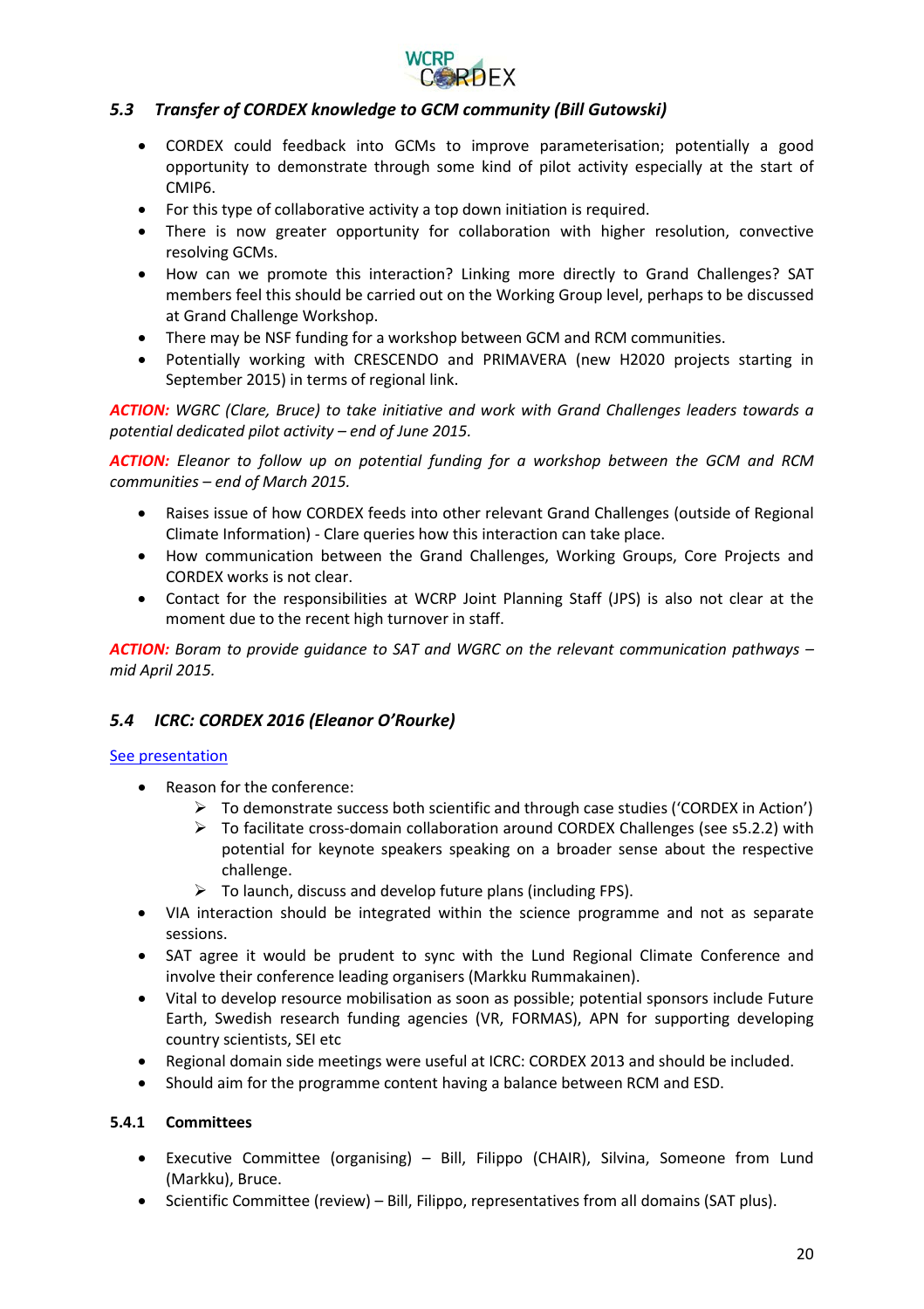

- Organising committee Eleanor, Karin Jonsell (Bolin Centre), Boram, Future Earth representative potentially,
- VIA organising committee Clare, Bruce, PROVIA representative potentially (Richard Klein?)
- ECS' should be included within the committee structure
- Need to determine Catherine's availability to provide web support.

*ACTION: First conference announcement to be released (Executive Committee) and simple website launched (Eleanor) - end of March 2015*

*ACTION: Session framework (topics decided) - end of May 2015*

*ACTION: Call for abstracts out – September 2015*

*ACTION: Eleanor to contact those on potential Committee list to confirm involvement – 6th March 2015.*

*ACTION: Eleanor to contact Markku Rummakainen concerning synchronising ICRC: CORDEX 2016 with Lund conference – 6th March 2015.*

*ACTION: Resource mobilisation such as EC (through WCRP), Future Earth, APN, ESA, EUMETSAT and other potential sponsors (Eleanor) - as soon as possible.*

## <span id="page-20-0"></span>*5.5 Communication*

#### [See presentation](https://drive.google.com/open?id=0B4DbtMVupQZseWtleEh4bDZLMXM&authuser=0)

## <span id="page-20-1"></span>**5.5.1 Website**

- SAT feel it would be advantageous to move to a cordex.org website and maillists managed through the IPOC.
- If not already operational a CORDEX calendar should be added.
- Google Analytics usage data would be useful to see the numbers visiting the website and how this changes.
- Change the colour of the website background to something lighter.
- ESD point of contact for each domain should be added to the website where they are available.
- Would be interesting to have a list of projects which explicitly mention CORDEX on the website.

*ACTION: All SAT members and POCs to look at the website and provide suggestions to Eleanor – mid March 2015.*

*ACTION: Bill to provide ESD points of contact for each domain where they are available – end of March 2015.*

*ACTION: Eleanor to initiate move to cordex.org and mailing lists to IPOC – end of April 2015.*

*ACTION: Eleanor to create list of projects where CORDEX is implicitly mentioned and upload to website – end of April 2015.*

## <span id="page-20-2"></span>**5.5.2 Newsletter**

- Some feeling among the SAT that a more dynamic and regularly updated website with email notifications is preferable to the current newsletter format.
- Suggestion was news of the month on the website every month a different domain with email notification.
- Something from every domain at least once a year and can be more.
- Decision from SAT was to trial this during 2015.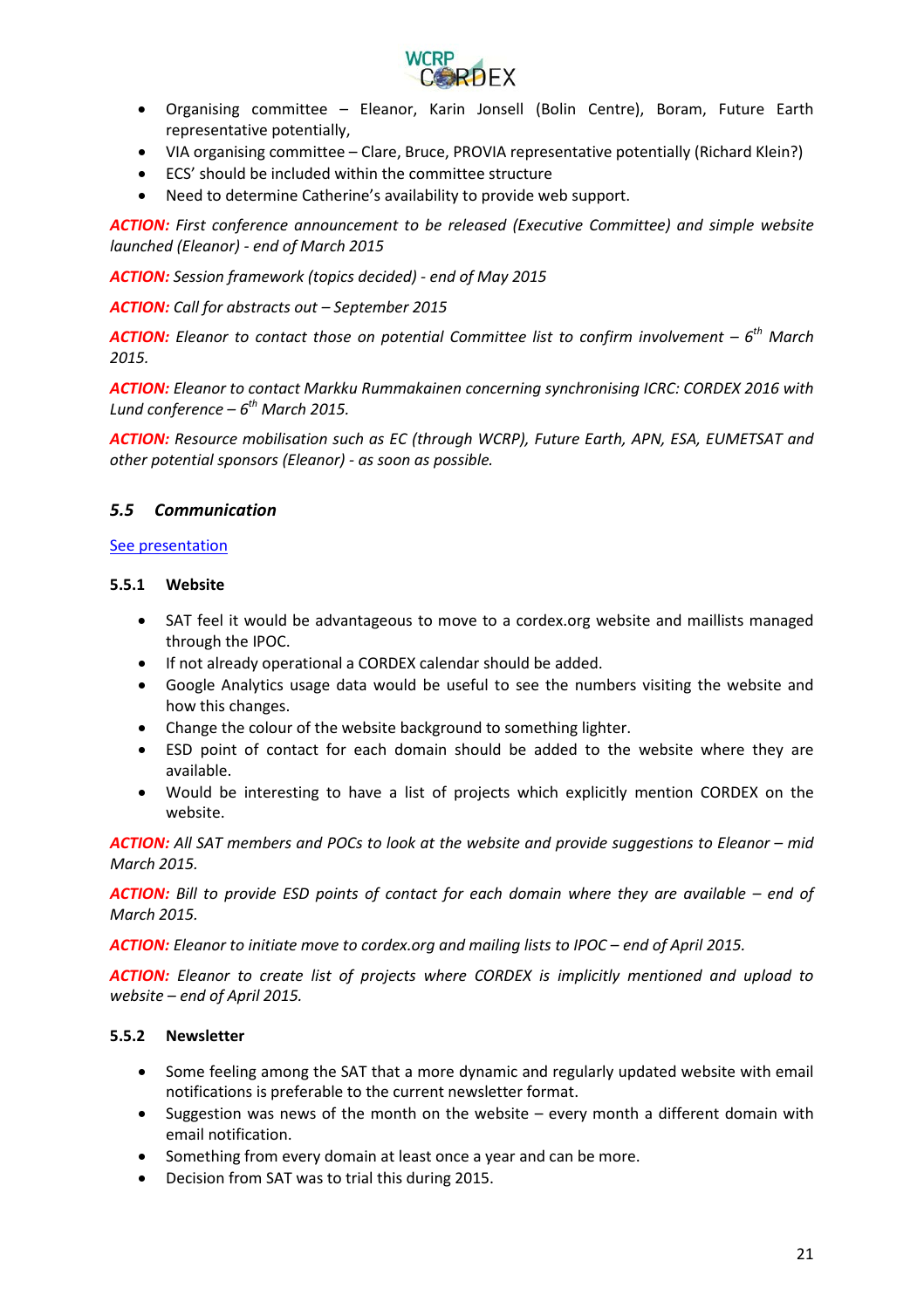

*ACTION: Eleanor to initiate a request for domains to provide news for the website (timetable for contributions) – end of March 2015.*

## <span id="page-21-0"></span>*5.6 Fundraising*

**[See WCRP presentation](https://drive.google.com/open?id=0B4DbtMVupQZsTTFDdXY2VmNOSms&authuser=0)** 

[See IPOC presentation](https://drive.google.com/open?id=0B4DbtMVupQZsSHQzVllOel9fZHM&authuser=0)

#### <span id="page-21-1"></span>**5.6.1 Future Earth**

- Future Earth is principally financed by interagency cooperation; WCRP will be a strategic partner of Future Earth and continue to report to WMO and IOC.
- NSF has redirected funds from WCRP to Future Earth.
- Future Earth issued calls for proposals around 100k but success rate well below 10%. Some smaller amounts available for workshops etc.
- WCRP are somewhat puzzled about how to tap into the funding resources.
- IOC funding has dropped out, ICSU are no longer providing funding so now based on 20-30 national contributions which are somewhat decreasing.
- CORDEX must play on its outreach activities in discussion with Future Earth.
- IPOC should coordinate with WCRP when approaching Future Earth.

## <span id="page-21-2"></span>**5.6.2 Other potential sponsors**

- ICSU Regional Offices.
- IPOC should work closely with ICTP on capacity building/development proposals.
- Some potential EU funding available for activities outside Europe.
- Asian Development Bank supported Bogor workshop they should be kept in mind whenever important events are occurring as potentially big funding.
- GFCS grant available for Arctic and also African activities.
- Ideally CORDEX would have a direct link to update climate indicators in World Bank portal not the case currently but would be great way to distribute CORDEX results. Could work with PROVIA here – CORDEX clearly has something to offer.
- Must ensure coordination when approaching sponsors; if CORDEX is explicitly named in a proposal this should be communicated to the IPOC.

*ACTION: Eleanor to contact POCs regarding current and potential funders/sponsors in their region – mid March 2015.*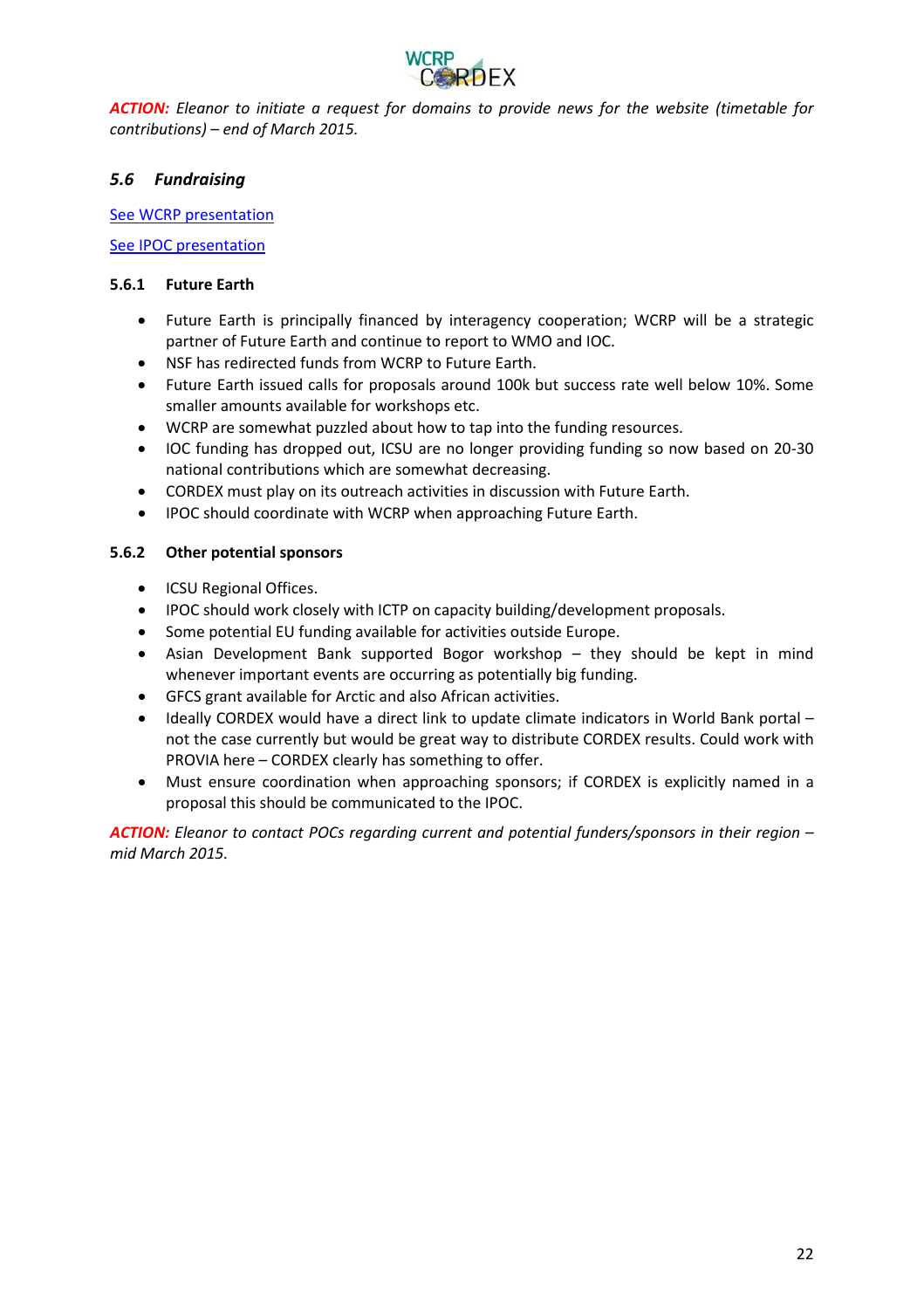

## <span id="page-22-0"></span>**6 Session 5: SAT Business**

## <span id="page-22-1"></span>*6.1 Internal communication (Filippo Giorgi)*

- EURO-CORDEX feel there was a lack of communication between the SAT and the POCs particularly regarding the development of the CORDEX MIP and also that the relationship between WGRC and CORDEX-SAT is unclear and there seems to be some discussions which community is exempt from.
- There is a danger of losing the enthusiasm of the community as CORDEX is unfunded
- The role of POC is essential as representative of community and there should be a relatively close relationship between the SAT and POCs.
- Decisions with long term impacts must be communicated to POCs.
- The IPOC will ensure effective communication pathways.
- SAT has appointed to make decisions but want to ensure two way information flows.
- Sometimes time restraints mean wider consultation is difficult answer may be to ask the POCs but with clear deadlines for feedback that may, in some circumstances, be rather short.

*ACTION: Eleanor to establish a POC mailing list to facilitate more effective communication – end of March 2015.*

## <span id="page-22-2"></span>*6.2 Other issues*

Filippo invited the group to raise any issues that had not already been addressed in the previous discussions.

#### <span id="page-22-3"></span>**6.2.1 Issue of resolution (Michel Rixen)**

Michel raised the issue of how CORDEX should deal with the strategic risk of increasing GCM resolution, if the added value of CORDEX is not actively communicated.

- By time of CMIP6 availability we should move to the next resolution, 25km or 50, 25, 12.5km for the large domains.
- Hi-res MIP will run AMIP simulations with minimum 25-50 km resolution at mid-latitudes Indeed this could offer the potential for a collaboration comparison project at 25km.
- There should be some physical reasoning for higher resolution analyse where we have 50km and 25km and determine where there is added value and benefit to the stakeholder. The range can then be dependent on the region and the group requirements.
- The current large domains run with the range of standard resolution with FPS for very high resolution; the resolution for FPS needs to be discussed by the focus groups.
- For next two years 50km is still very valid for downscaling of CMIP5 results with emphasis on increasing ensemble members over domains; Filippo emphasised that by the time of the next IPCC CORDEX need to have sizeable ensembles for most of the domains.
- 50km is mandatory but if resources are available then certainly encouraged to run to 25km and lower – this is already in the experiment design. Only need to highlight if we are changing the baseline.
- In order to highlight the added value an analysis effort grounded on scientific questions is vital and also makes the most of the CORDEX downscaling of CMIP5 GCMs work through production of papers (Africa is a good example).
- It is perhaps mostly an issue of communication the current range of resolution needs to be re-emphasised and the plans for higher resolution to be highlighted.
- IPCC workshop would be a good venue for this communication effort as the IPCC is becoming more focused on regional climate; Fred and Filippo are in the organising committee and IPOC can support communication efforts here.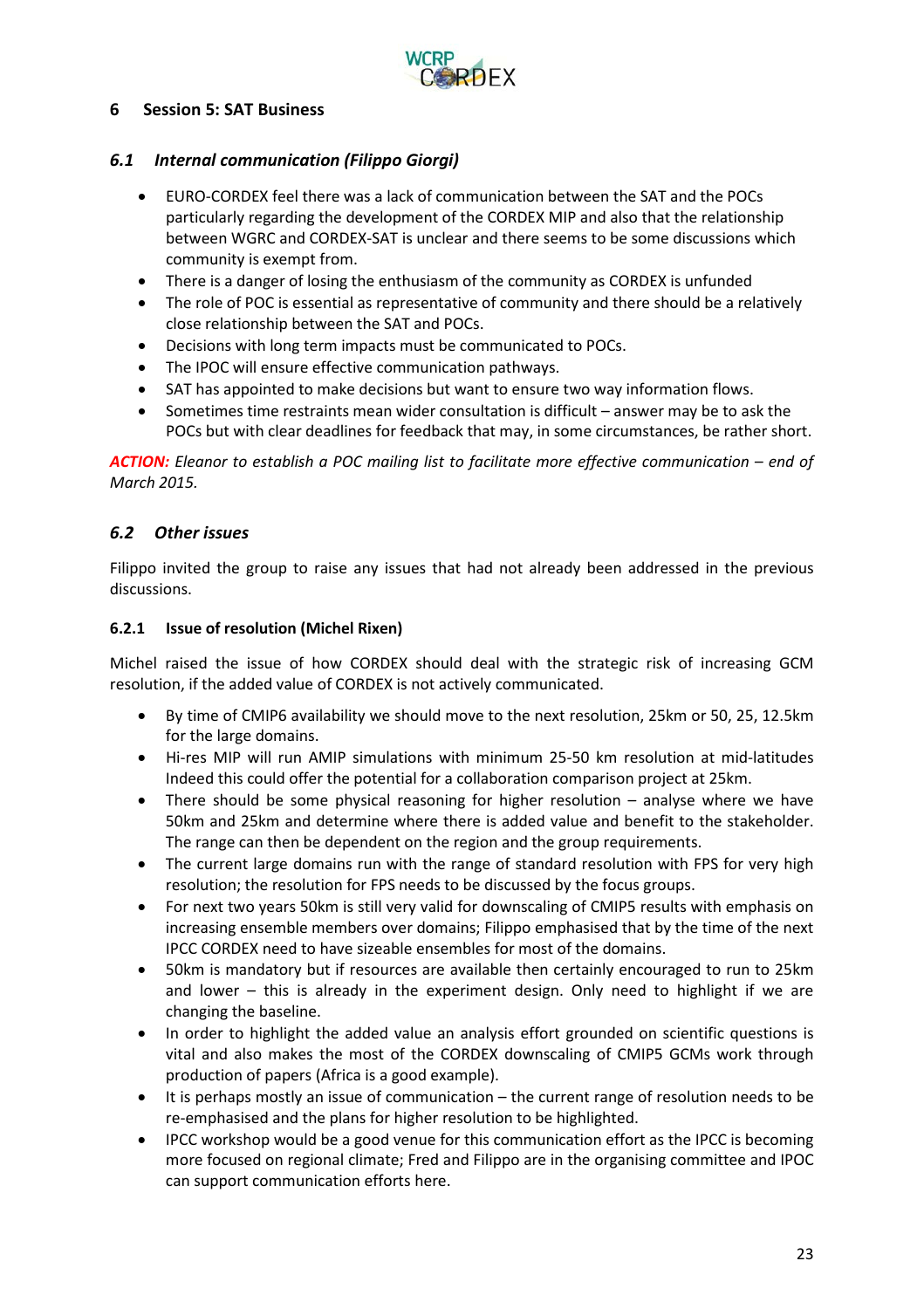

## <span id="page-23-0"></span>**6.2.2 Interaction with CMIP and RCP selection**

- There will only be minor changes to the RCPs, some equivalence to SSPs and RCP8.5 will stay very similar in CMIP6; Daniela does not expect new scenarios unless the ScenarioMIP aim for this, which is not clear (neither is the TGICA document)
- Clare suggested ScenarioMIP will need some support WGRC can help here to ensure CORDEX have some influence on the boundary conditions.
- There will now be a Climate4ServiceMIP that Daniela has just submitted.
- Some big modelling centres are not using new model versions for CMIP6 they may use RCP6.0 and may go to RCP2.6; some will have model development.
- In current drafts RCP8.5, 6.0 and 2.6 are in Tier 1 while RCP4.5 is in Tier 2.
- The RCP scenario question needs to be communicated from co-chairs to CMIP and SCENARIO MIP to reiterate the need CORDEX has for sufficient output for downscaling.
- Some prioritisation is required as not everyone can run all scenarios.
- Feedback from impact community suggested that RCP2.6 is desirable.
- European stakeholders are most interested in intermediate scenario and also consistency. So from this point switching from 4.5 to 6.0 would result in inconsistency.
- The SAT concluded that priority is for RCP8.5 and 2.6 in Tier 1 and also RCP4.5 instead of RCP6.0 to ensure consistency.
- Grisha also suggested it may be worthwhile to contact the individual GCM centres, 17 groups in total, to determine what their CMIP6 output plans are and allow for CORDEX future planning; many SAT members are well connected to the GCM community.

*ACTION: Bill to email POCs concerning CORDEX MIP Scenario selection - RCP2.6, 8.5 plus importance of 4.5 - Monday 2nd March.*

*ACTION: On receiving this feedback Bill should communicate with Claudia (SCENARIO MIP) and Veronika Eyring (CMIP) – Monday 9th March.*

*ACTION: Grigory to initiate contact with CMIP6 GCM groups with request for information – end of August 2015.*

## <span id="page-23-1"></span>**6.2.3 Full utilisation of CMIP5 and planning for CMIP6**

- CORDEX should have a concentration on CMIP5 but utilise CMIP6 as and when available
- Land use and land cover change analysis has not been completed where are the gaps and which scenarios should be used still using CMIP5.
- CORDEX could have something similar to p11 figure in [this IPCC document](https://drive.google.com/open?id=0B4DbtMVupQZsZHFia1d2VXp6eUU&authuser=0) that could illustrate the coordinated effort (also relating to the Regional Atlas with one picture for temperature, one for precipitation etc.
- Underway in some regions but there are big holes.
- The SAT decided on a strategy to fill a homogenous matrix analogous to the p11 figure firstly this will allow for any holes to be identified.
- Looking to the future, need some kind of strategy for fast production of high resolution (25, 12.5km) to be completed after some CMIP6 models are ready – Filippo will initiate some email exchange regarding this in advance of the IPCC workshop and draft document.
- An idea would be to have 5 or 6 models committed to running a set of simulation over certain domains.
- In some centres may be possible to have GCM and RCM in parallel with small delay but it did not happen in CMIP5.
- In CMIP6 there is not a detailed protocol for CMIP6, instead it is DECK simulations which can be fed in at any time.
- We can only downscale the GCMs which have run the DECK simulations.
- Daniela highlighted the importance of looking from a VIA or service point of view.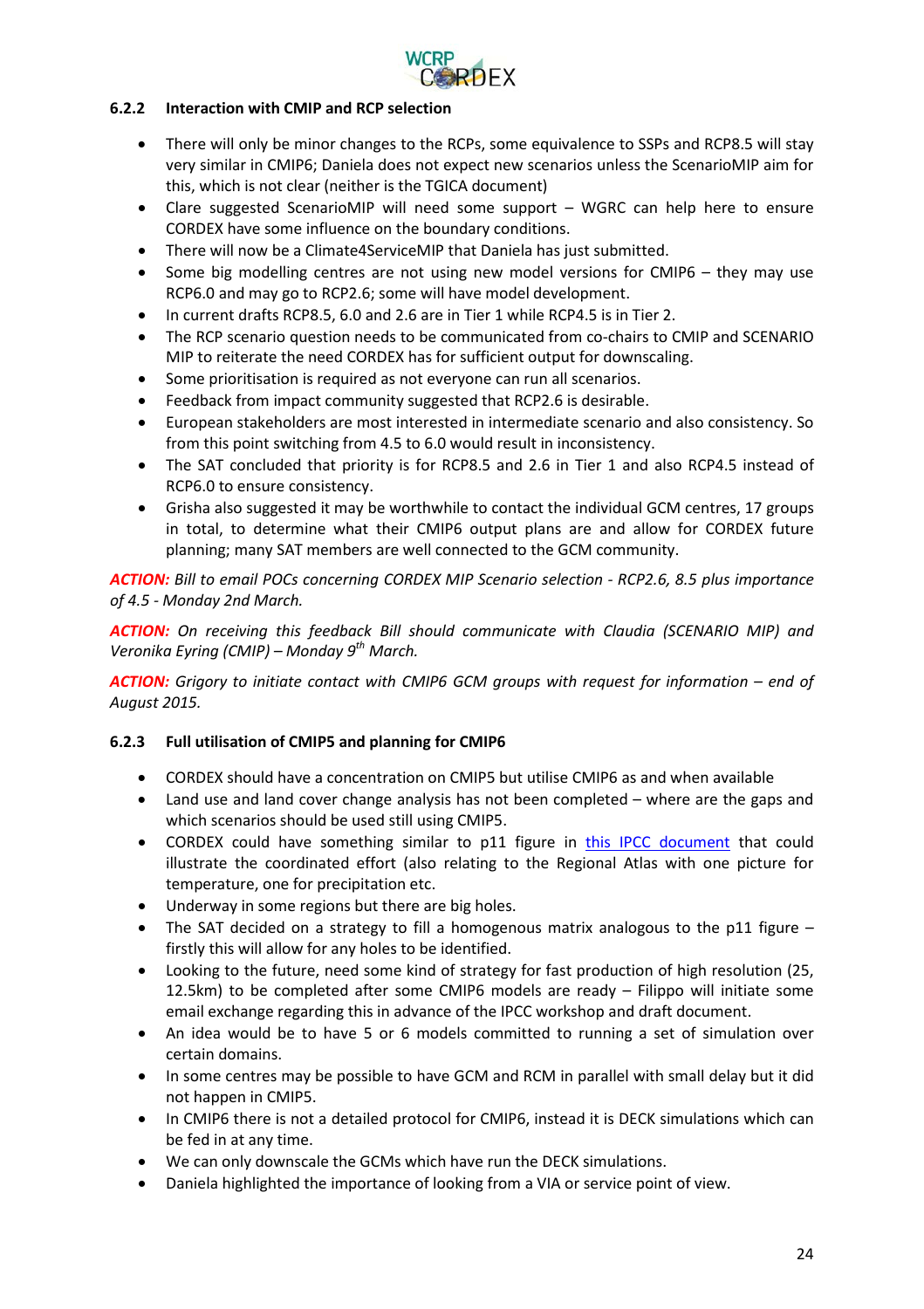

• WGRC have been involved in survey of VIA use of CMIP5 and looking ahead to CMIP6. Survey happened over autumn and first analysis report is about to be finalised.

*ACTION: Eleanor to bring together the complete matrix of domain simulations and distribute to SAT members- mid March 2015.*

*ACTION: Bill and Filippo to then develop a taskforce group to address the holes – end of August 2015.*

*ACTION: Filippo, Bill and Fred to draft 'Contribution of CORDEX to IPCC document' for IPCC Regional Workshop in September – end of March 2015.*

*ACTION: Clare to circulate first analysis report of VIA use of CMIP5 and ahead to CMIP6 survey – end of March 2015.*

## <span id="page-24-0"></span>*6.3 Collaborations & Membership*

#### [See presentation](https://drive.google.com/open?id=0B4DbtMVupQZsTFpLemtERDFNQlE&authuser=0)

#### <span id="page-24-1"></span>**6.3.1 Collaborations**

- IS-ENES2 MoU at final stage of drafting comments have been received from Sylvie Joussaume, IS-ENES2 coordinator.
- If, when in discussion with Future Earth, a potential MoU is raised the IPOC should refer to WCRP before proceeding.

*ACTION: Eleanor to distribute CORDEX-IS-ENES2 MoU by Friday 6th March.*

#### <span id="page-24-2"></span>**6.3.2 Membership**

- Current membership is stable.
- SAT feel that all required competencies are covered by current members and global representation is sufficient.
- Everyone feels the current size of SAT group is good, more may become unmanageable.

#### <span id="page-24-3"></span>*6.4 Review of action items*

The SAT members developed a list of [key priority actions](https://drive.google.com/open?id=0B4DbtMVupQZscjlzUW5JVjQxbGM&authuser=0) from this meeting, which are imperative to driving CORDEX forward (Appendix A).

#### <span id="page-24-4"></span>*6.5 Next meeting*

- Mid September teleconference (potentially half physical half web conference aligned with IPCC regional workshop)
- Conference preparation teleconferences
- Next physical meeting at ICRC: CORDEX 2016.
- FPS teleconference early July 2015 (ALL SAT MEMBERS)

*ACTION: Eleanor to provide notice of upcoming meeting and circulate Doodle availability for all meetings above.*

#### <span id="page-24-5"></span>**7 Appendix A: Key priority actions**

- 1. Bill to email POCs concerning CORDEX MIP Scenario selection RCP2.6, 8.5 plus importance of 4.5 (Eleanor to provide Bill with email list of POC addresses) - Monday 2nd March
- 2. Post processing information to be highlighted on the website (Grisha, Eleanor) end of March 2015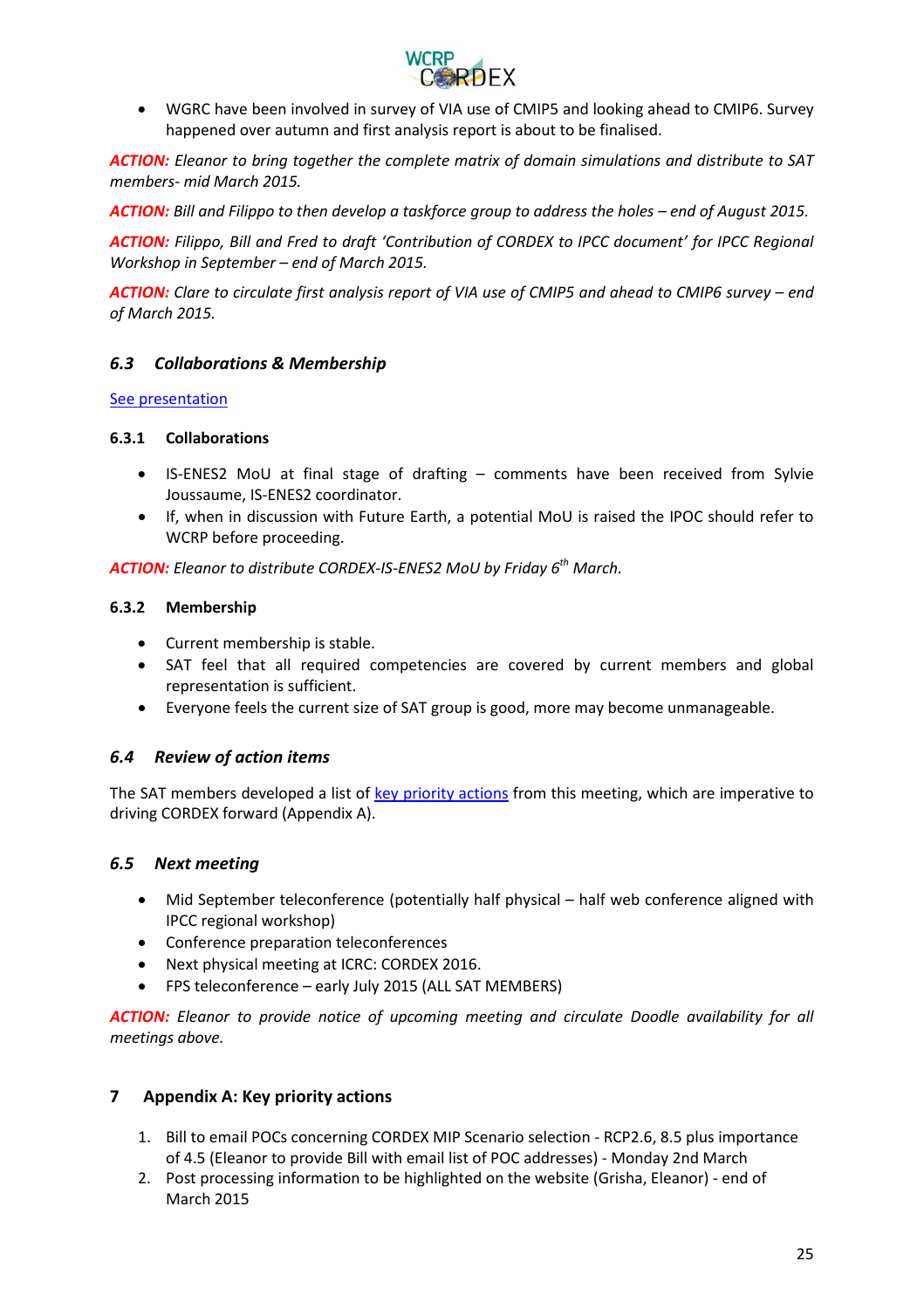

- 3. Table showing all models and terms of use to be linkedto website (Grisha) end of June 2015
- 4. Facilitation of ESGF upload for those who are unable (Grisha, Eleanor) end of June 2015
- 5. Set up of 'CORDEX-adjust' project as separate activity for bias correction (Grisha) mid 2015
- 6. All SAT members to provide comment on domain criteria document (Eleanor to distribute ALL to respond) - end of March 2015.
- 7. CORDEX Challenges:
	- a. Science questions for each CORDEX challenge to be drafted (focus groups) end of September 2015.
	- b. SAT feedback during October 2015
	- c. POC and community engagement November-March 2016
	- d. Launched at CORDEX 2016 May 2016
- 8. WGRC to provide the link to other programmes, Grand Challenges and projects excluding CMIP (Clare, Bruce) - ongoing.
- 9. Flagship Pilot Studies Actions:
	- a. Flagship Pilot Studies focus group short proposal (Filippo, Daniela, Bill, Bertrand, Silvina) - End of April 2015
	- b. POC deadline end of June 2015
	- c. FPS teleconference mid July 2015
	- d. Deadline for full proposal to be circulated to WGRC for discussion/endorsement– end of 2015.
	- e. Present to JSC 2016 meeting Q2 2016
- 10. ICRC: CORDEX 2016 Actions:
	- a. First conference announcement to be released (Executive and Organising Committees) end of March 2015
	- b. Session framework (topics decided) end of May 2015
	- c. Call for abstracts out September 2015
	- d. Resource mobilisation (Eleanor) as soon as possible
- 11. Look at the CORDEX website and provide comments to Eleanor (All SAT members and POCs) end of March 2015
- 12. Create the complete matrix of domain simulations (Eleanor) mid March
- 13. Draft CORDEX contribution to IPCC document for workshop (Filippo, Bill & Fred) end of March 2015
- 14. FInd a way to communicate on added value of CORDEX with regard to ongoing GCM activities (Boram) - mid March 2015
- 15. Add vision statement and new goals to website (Eleanor) immediate.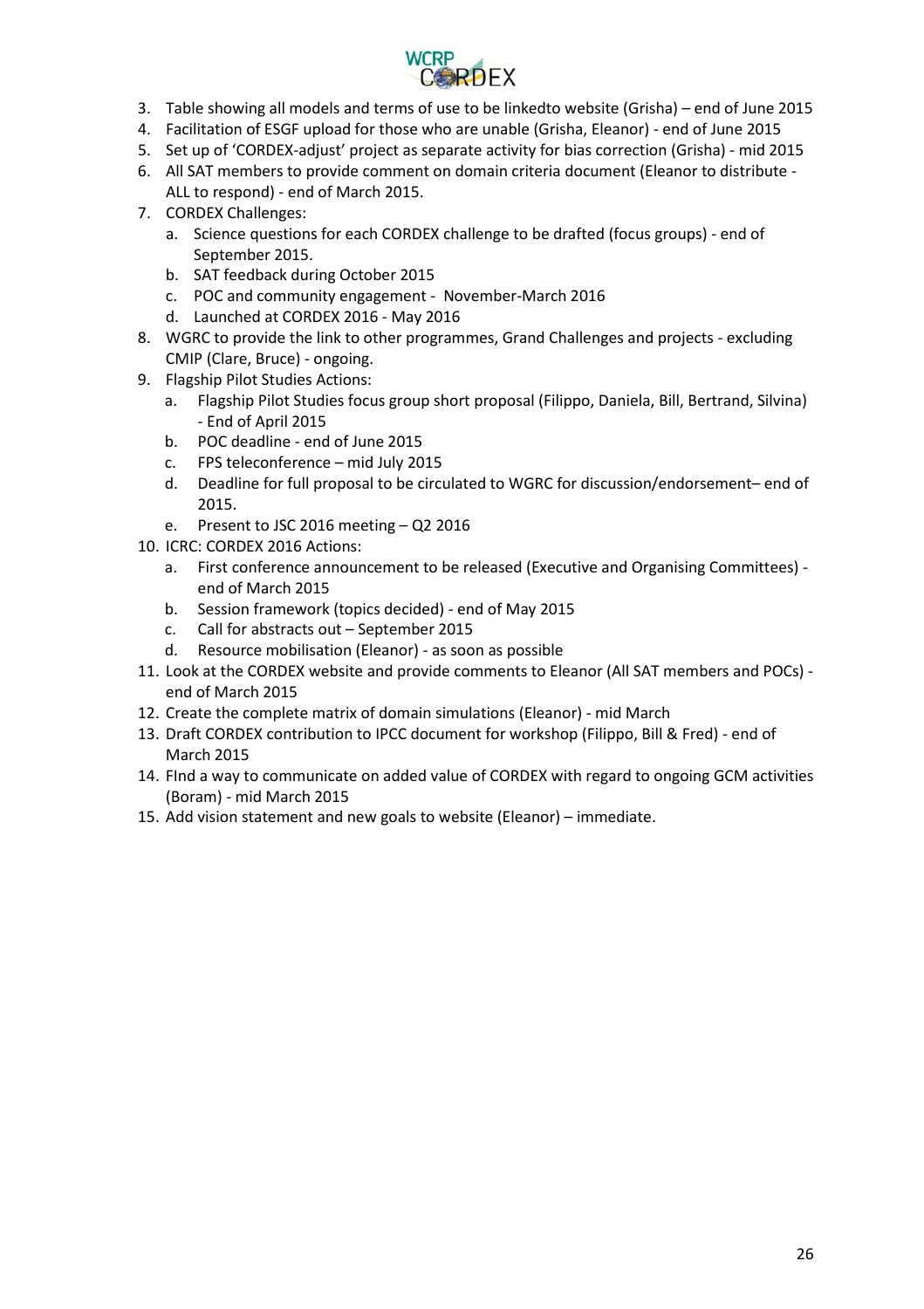

## <span id="page-26-0"></span>**8 Appendix B: Full action list**

Those action points highlighted in **bold** are linked to one of the Key Priority Items from Appendix A.

#### **Session 1: Updates from the CORDEX domains**

#### *North America*

- 1. Bill to maintain discussion with Chris Weaver (US GCRP) concerning funding ongoing.
- 2. Groups not on the ESGF should be contacted to encourage them to upload their data to ESGF - ongoing.

#### *Central America*

3. Grigory and Eleanor to follow up with Tannecia concerning additional support for ESGF upload and to potentially find funding for a training workshop in the region – end of June 2015.

#### *South America*

- 4. Silvina to determine the stumbling blocks to participation for South American institutions end of August 2015.
- 5. IPOC to investigate and provide support for locating potential funders (PEER, START etc) ongoing.
- 6. Eleanor to attend ALCUENET- CORDEX South America meeting as European CORDEX representative – May/June 2015.
- 7. IPOC to help in setting up a domain website end of April 2015.
- 8. IPOC to determine possibility of Swedish based funding for an analysis scoping workshop end of April 2015.

#### *CORDEX MENA*

- 9. Grigory and IPOC to support post processing in the region.
- 10. IPOC to maintain contact with ESCWA concerning further future support for MENA end of March 2015.

#### *Central Asia CORDEX*

- 11. Grigory to continue support for post processing in the region ongoing.
- 12. Grigory and IPOC to follow up on stimulating greater interest in the region end of May 2015.
- 13. IPOC to follow up on potential for EU funding, through H2020 climate services calls, for the region – end of April 2015.

#### *CORDEX Australasia*

- 14. IPOC to support creation of CORDEX Australasia workshop.
- 15. IPOC and Bertrand to investigate potential to set up some CORDEX activities for the Pacific region; IPOC to investigate potential funding from SIDS and UNDP – end of April 2015.

#### *MED-CORDEX*

16. IPOC to facilitate discussion between MED-CORDEX and CORDEX South East Asia concerning potential for coupling knowledge transfer – end of March 2015.

#### **Session 2: Wider updates & CORDEX scope**

**17. Eleanor to add the new vision and goals to CORDEX website – 2nd March 2015 (Key priority item 15).**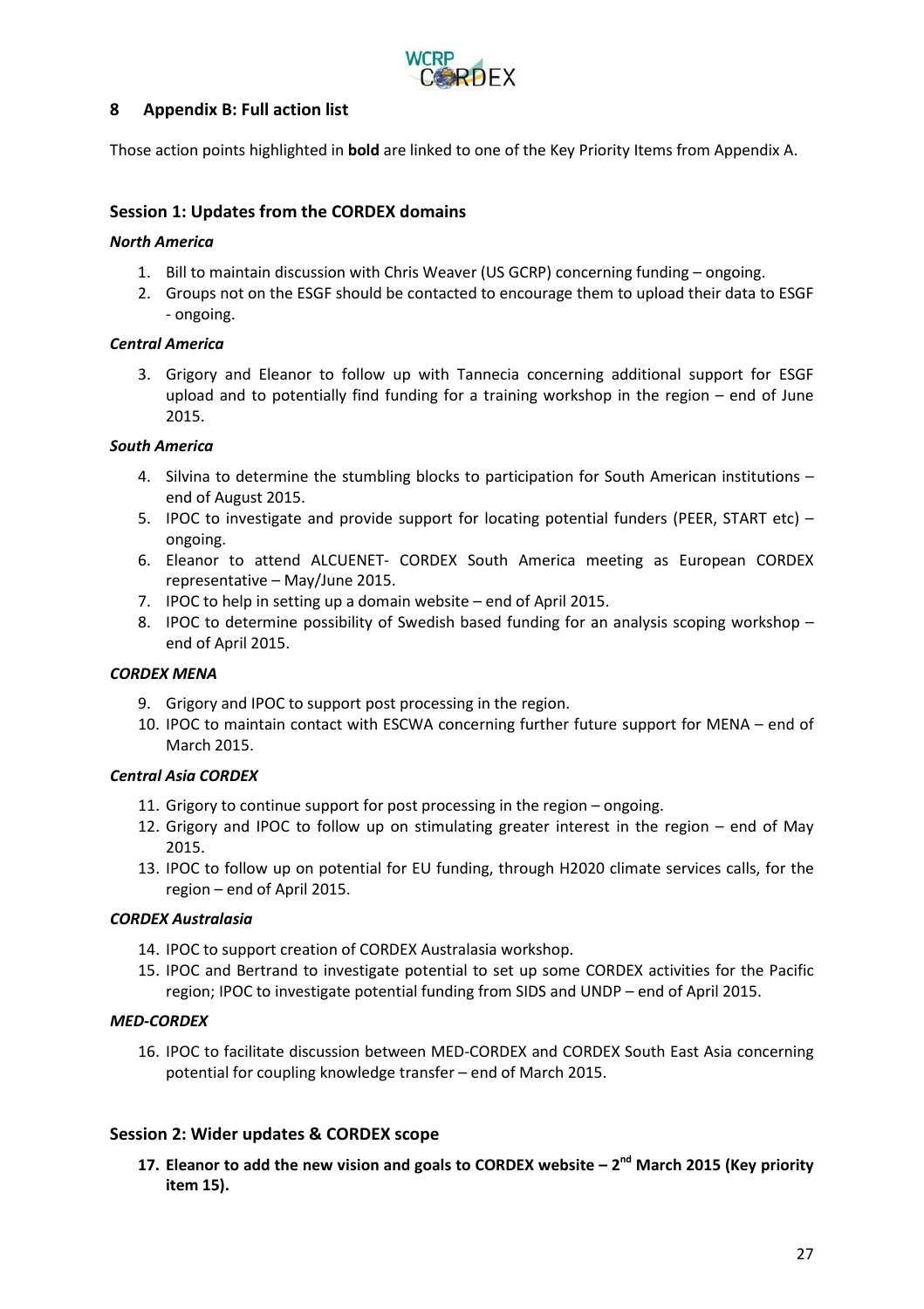

#### **Session 3: CORDEX Issues**

#### *Data policy, archives and formatting*

- 18. Grigory and Bertrand to work on establishing an Australasia data portal end of June 2015.
- 19. Eleanor to add physical discs of ESGF downloaded data option to 'Data access' option on the CORDEX website – end of March 2015.
- 20. Eleanor to discuss terms of use with regional data portals; reasons for restriction on data should then be made available on the website – end of May 2015.
- **21. Grigory and IPOC in cooperation with DKRZ to create table showing terms of use for each model and make this information available on website – end of June 2015 (Key priority item 3).**
- **22. Grigory to keep the IPOC and SAT up to date on progress with BCIP and make contact with POCs as becomes relevant – mid 2015 (Key priority item 5).**
- 23. IPOC, through contact with POCs, to collect information on all groups who have simulations but unable to upload and experiencing other problems – end of March 2015.
- **24. IPOC and Grigory to collect all the available information on post processing and quality control tool or provide links and upload to the CORDEX website and provide clear contact details for those having difficulties – end of March 2015 (Priority action item 2)**
- **25. IPOC to look into the facilitation of ESGF upload; approach relevant funding agencies (such as APN in Asia, IAI in Americas) and investigate potential for visiting experts running training workshops – end of June 2015 (Priority action item 4).**

#### *Statistical downscaling*

26. Bill, Bertand and Tannecia to drive forward discussion with the RCM community and update the SAT and IPOC with progress as relevant – end of September 2015.

#### *Domains, updates and selection criteria*

- **27. Eleanor to send the draft criteria to all SAT members for comment – end of March 2015 (Key priority item 6)**
- 28. After SAT review, Eleanor will distribute the selection criteria to wider community through (POCs) and request they review their own domain in light of this – end of April 2015.

## **Session 4: The Future of CORDEX**

#### *Flagship pilot studies (Key priority items 9a-e)*

- **29. Deadline for focus group short proposal to be provided to POCs - end of April 2015.**
- **30. Deadline for consultation with CORDEX community through POCs - end of June 2015.**
- **31. FPS teleconference for SAT members –mid July 2015.**
- **32. Deadline for full proposal to be circulated to WGRC for discussion/endorsement– end of 2015.**
- **33. Presented to the JSC 2016 meeting – Q2 2016**

#### *Strategic development of CORDEX (Key priority item 7a-d)*

- **34. Science questions for each CORDEX challenge to be drafted (focus groups) - end of September 2015.**
- **35. SAT feedback - October 2015**
- **36. POC and community engagement – November to March 2016**
- **37. Challenges launched at CORDEX 2016 - May 2016**

#### *Transfer of CORDEX knowledge to GCM community*

**38. WGRC (Clare, Bruce) to take initiative and work with Grand Challenges leaders towards a potential dedicated pilot activity – end of June 2015 (Key priority item 8).**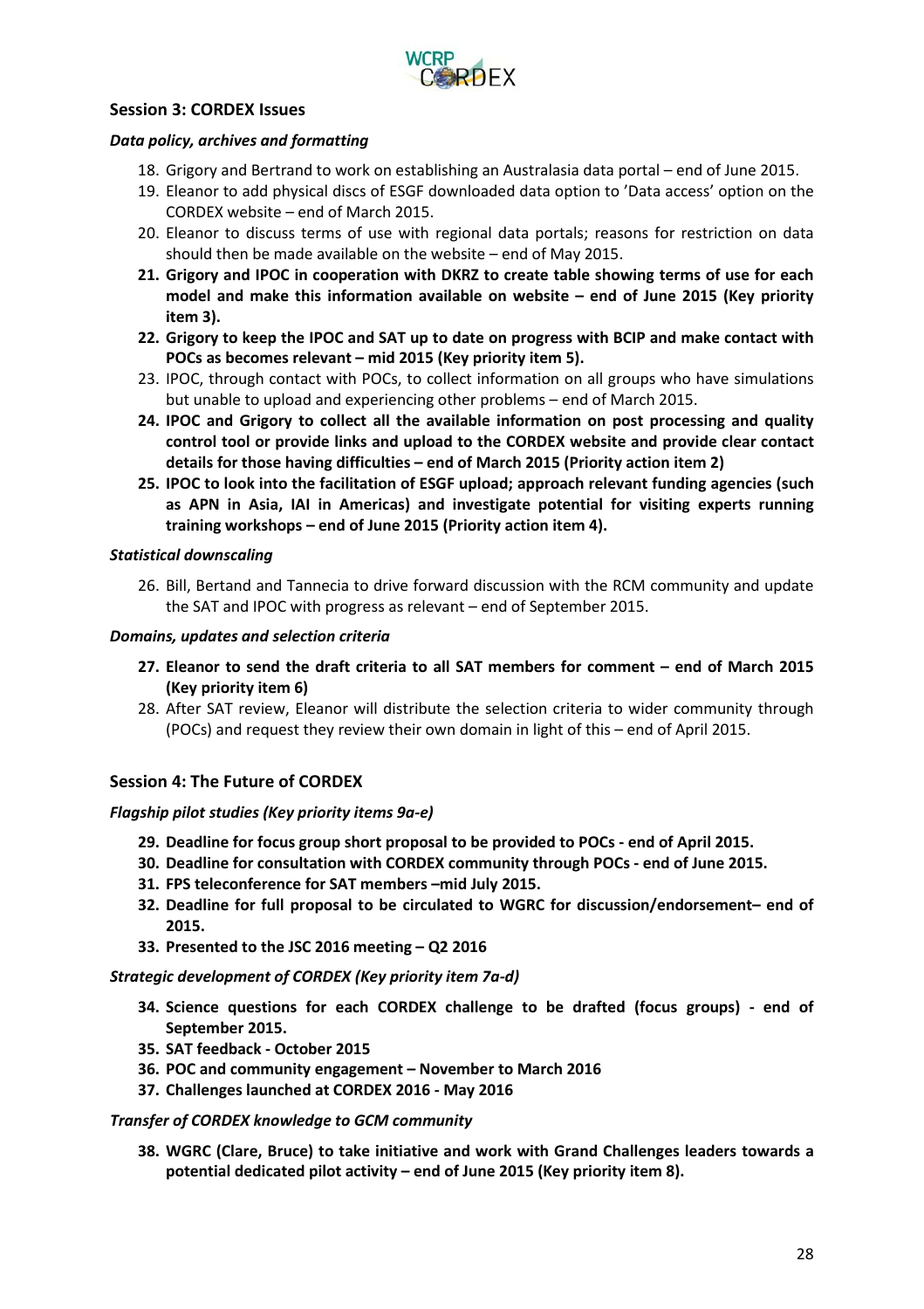

- 39. Eleanor to follow up on potential funding for a workshop between the GCM and RCM communities – end of March 2015.
- 40. Boram to provide guidance to SAT and WGRC on the relevant communication pathways mid April 2015.

#### *ICRC: CORDEX 2016 Conference (Key priority item 10a-d)*

- **41. First conference announcement to be released (Executive Committee) and simple website launched (Eleanor) - end of March 2015**
- **42. Session framework (topics decided) - end of May 2015**
- **43. Call for abstracts out – September 2015**
- **44. Eleanor to contact those on potential Committee list to confirm involvement – 6th March 2015.**
- **45. Eleanor to contact Markku Rummakainen concerning synchronising ICRC: CORDEX 2016 with Lund conference – 6th March 2015.**
- **46. Resource mobilisation such as EC (through WCRP), Future Earth, APN, ESA, EUMETSAT and other potential sponsors (Eleanor) - as soon as possible.**

#### *Communications*

- **47. All SAT members and POCs to look at the website and provide suggestions to Eleanor – mid March 2015 (Key priority item 11).**
- 48. Bill to provide ESD points of contact for each domain where they are available end of March 2015.
- 49. Eleanor to initiate move to cordex.org and mailing lists to IPOC end of April 2015.
- 50. Eleanor to create list of projects where CORDEX is implicitly mentioned and upload to website – end of April 2015.
- 51. Eleanor to initiate a request for domains to provide news for the website (timetable for contributions) – end of March 2015.

#### *Fundraising*

52. Eleanor to contact POCs regarding funders/sponsors in their region – mid March 2015.

#### **Session 5: SAT Business**

#### *Internal communication*

**53. Eleanor to establish a POC mailing list to facilitate more effective communication – end of March 2015 (part of Key Priority item 1).**

#### *Interaction with CMIP and RCP selection*

- **54. Bill to email POCs concerning CORDEX MIP Scenario selection - RCP2.6, 8.5 plus importance of 4.5 - Monday 2nd March (Key Priority item 1).**
- 55. On receiving this feedback Bill should communicate with Claudia (SCENARIO MIP) and Veronika Eyring (CMIP) – Monday 9<sup>th</sup> March.
- 56. Grigory to initiate contact with CMIP6 GCM groups with request for information end of August 2015.
- **57. Eleanor to bring together the complete matrix of domain simulations and distribute to SAT members- mid March 2015 (Key priority item 12).**
- 58. Bill and Filippo to then develop a taskforce group to address the holes end of August 2015.
- **59. Filippo, Bill and Fred to draft 'Contribution of CORDEX to IPCC document' for IPCC Regional Workshop in September – end of March 2015 (Key priority item 13).**
- 60. Clare to circulate first analysis report of VIA use of CMIP5 and ahead to CMIP6 survey end of March 2015.

#### *Collaborations*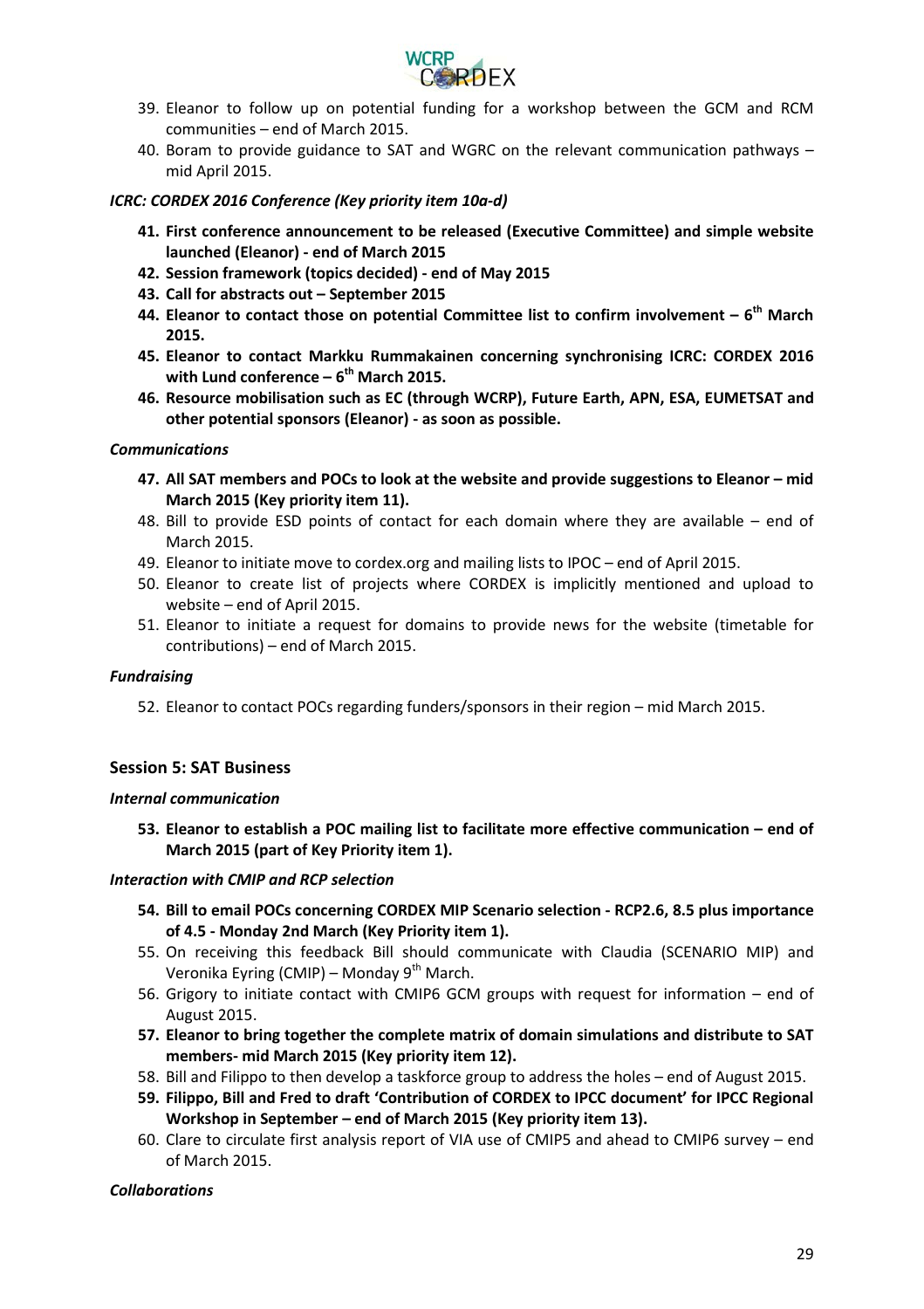

61. Eleanor to distribute CORDEX-IS-ENES2 MoU - Friday  $6<sup>th</sup>$  March.

## *Next meeting*

62. Eleanor to provide notice of upcoming meeting and circulate Doodle availability for all meetings above.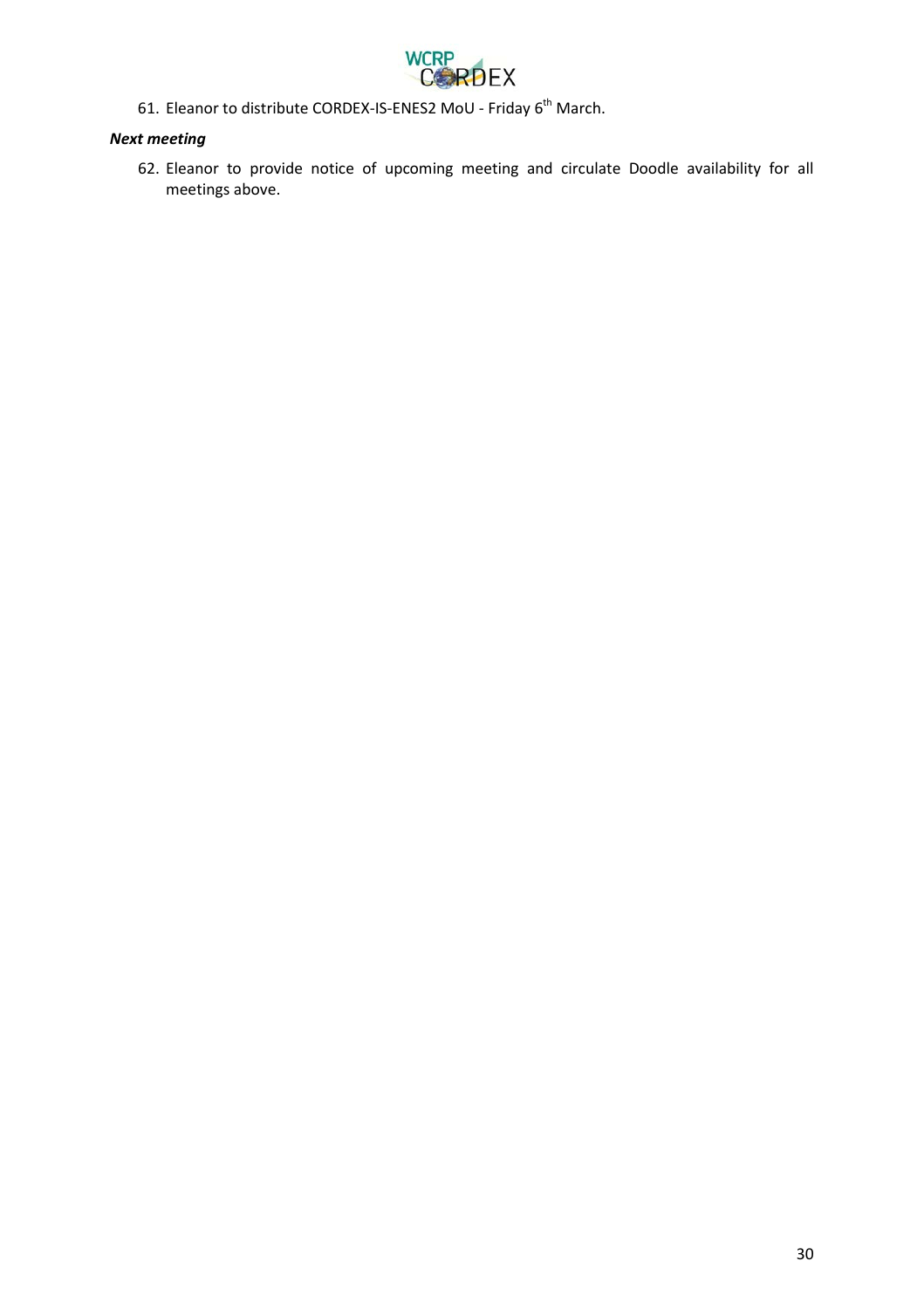

## <span id="page-30-0"></span>**9 List of meeting participants and contact details**

#### **SAT members**

Anne Frigon Head of Climate Simulations Group Ouranos 550 Sherbrooke West West Tower, 19th floor Montreal, Quebec H3A 1B9 Tel: +1 (514) 282-6464 poste 266 Email: [frigon.anne@ouranos.ca](mailto:frigon.anne@ouranos.ca)

Dr Filippo Giorgi (Co-Chair) The Abdus Salam International Centre for Theoretical Physics Strada Costiera 11 P.O. Box 586 I-34100 Trieste Italy Tel: + 39-040 2240 425 Email: [giorgi@ictp.trieste.it](mailto:giorgi@ictp.trieste.it)

Professor William Gutowski (Co-Chair) 3021 Agronomy Hall Dept. of Geological & Atmospheric Sciences Dept. of Agronomy Iowa State University Ames, Iowa 50011-1010 USA Tel: 1-515-294-5632 Email: [gutowski@iastate.edu](mailto:gutowski@iastate.edu)

Dr Daniela Jacob Acting Director Climate Service Center 2.0, Institution at Helmholtz-Zentrum Geesthacht Fischertwiete 1, Eingang B, 20095 Hamburg Tel: +49 40 226338 406 Email: [daniela.jacob@hzg.de](mailto:daniela.jacob@hzg.de)

Dr Hyun-Suk Kang Climate Research Laboratory National Institute of Meteorological Research Korea Meteorological Administration Town Republic of Korea Email: [hyunskang@korea.kr](mailto:hyunskang@korea.kr)

Dr R. Krishnan Executive Director, Centre for Climate Change Research (CCCR) Indian Institute of Tropical Meteorology Dr. Homi Bhabha Road, NCL Post Pashan, Pune 411008 India Tel: +91-20-25904301 Email: [krish@tropmet.res.in](mailto:krish@tropmet.res.in)

Dr Christopher Lennard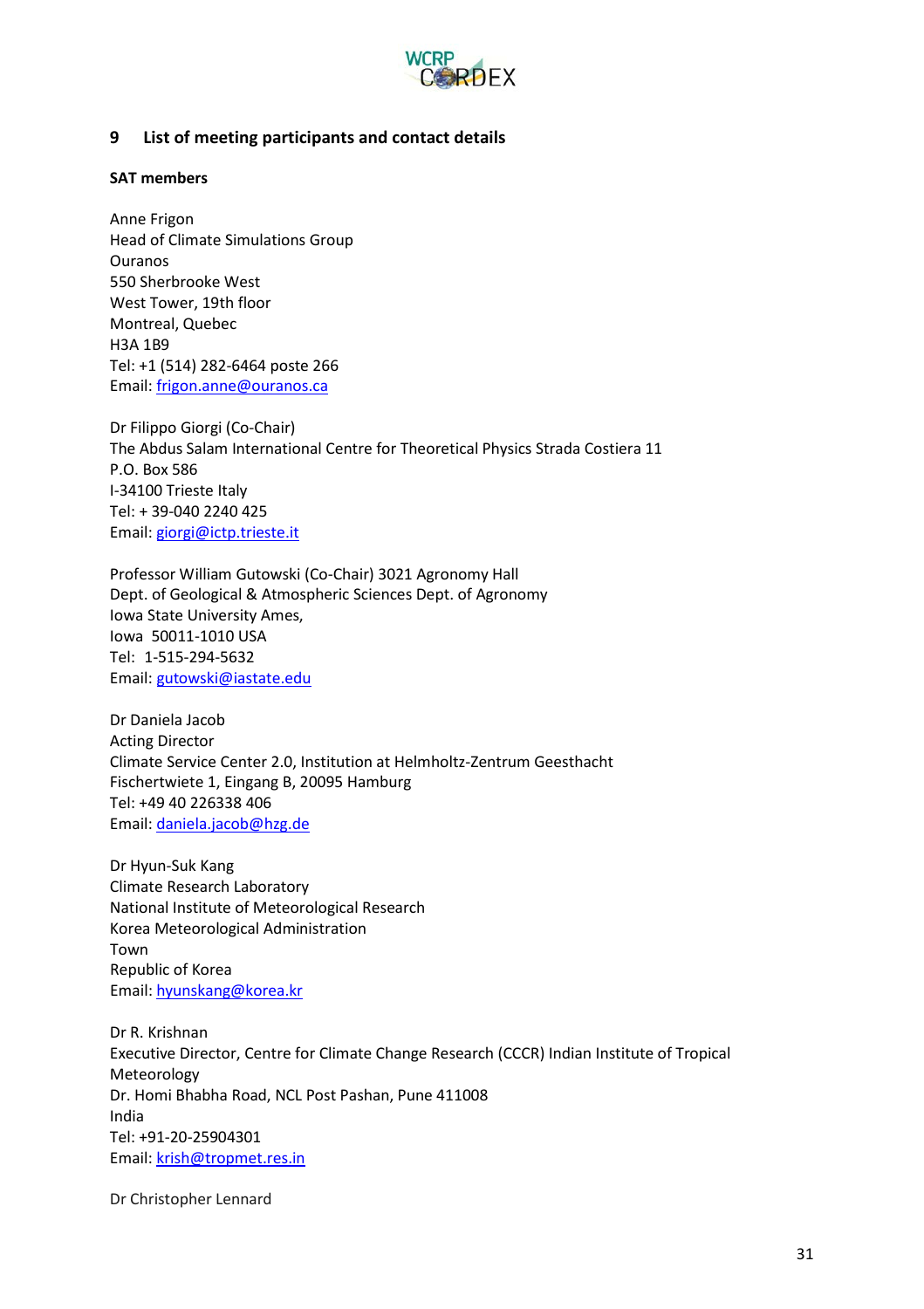

Climate System Analysis Group University of Cape Town Rosebank 7701 Cape Town South Africa Tel: +27 21 6502684 Email: [lennard@csag.uct.ac.za](mailto:lennard@csag.uct.ac.za)

Dr Grigory Nikulin Rossby Centre Swedish Meteorological and Hydrological Institute (SMHI) Folkborgsvägen 17 SE-60176 Norrköping Sweden Tel: +46 11 495 86 52 Email: [grigory.nikulin@smhi.se](mailto:grigory.nikulin@smhi.se)

Dr Silvina Solman CIMA – Ciudad Universitaria Pab. II Piso 2 Argentina Tel: +54 11 4787 2693 Email: [solman@cima.fcen.uba.ar](mailto:solman@cima.fcen.uba.ar)

Dr Tannecia Stephenson University of the West Indies Department of Physics Mona, Kingston 7 Jamaica Tel: 876 927 2480 Email: [tannecia.stephenson02@uwimona.edu.jm](mailto:tannecia.stephenson02@uwimona.edu.jm)

Dr Fredolin Tangang IPCC Working Group I Vice-Chair Fellow (FASc), Academy of Sciences Malaysia Professor, School of Environmental and Natural Resource Sciences Faculty of Science and Technology Universiti Kebangsaan Malaysia (*The National University of Malaysia*) 43600 Bangi Selangor Malaysia Tel: +603-89213826 / +6019-2718986 Email: [ftangang@gmail.com](mailto:ftangang@gmail.com)

Dr Bertrand Timbal Centre for Australian Weather and Climate Research GPO Box 1289 Melbourne VIC 3001 Australia Tel: +61 3 9669 4697 Email: [B.Timbal@bom.gov.au](mailto:B.Timbal@bom.gov.au)

#### **WGRC Co-chair**

Dr Clare Goodess Senior Research Associate Climatic Research Unit, School of Environmental Sciences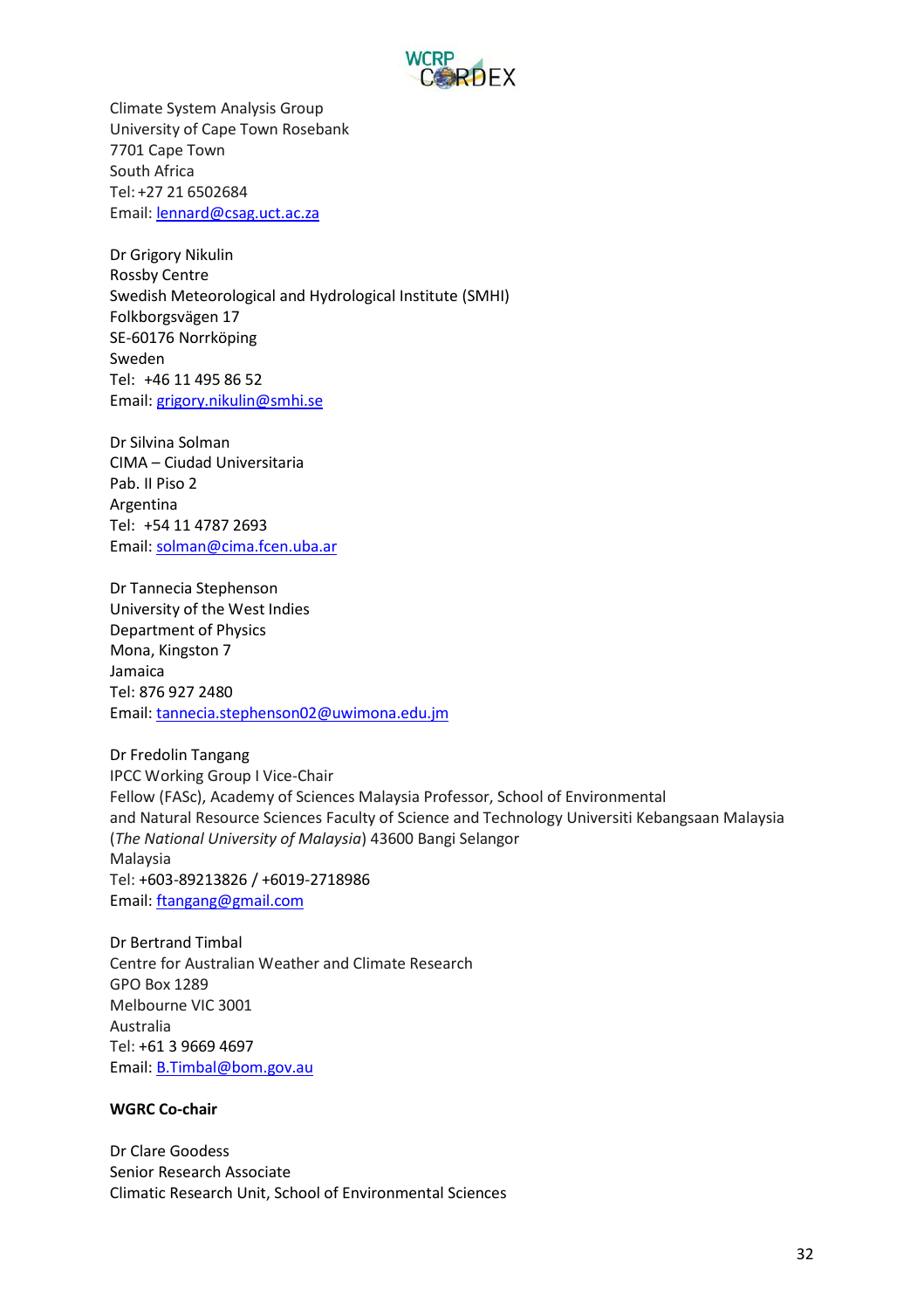

University of East Anglia Norwich NR4 7TJ UK Tel: +44 (0)1603 59 2875 Email: [C.Goodess@uea.ac.uk](mailto:C.Goodess@uea.ac.uk)

#### **WCRP Joint Planning Staff**

Dr Michel Rixen Senior Scientific Officer World Climate Research Programme c/o WMO 7bis, avenue de la Paix Case postale 2300 CH-1211 Geneva 2 Switzerland Tel: +41 22 730 8528 Email: [mrixen@wmo.int](mailto:mrixen@wmo.int)

#### **IPOC Director**

Dr Eleanor O'Rourke Swedish Meteorological and Hydrological Institute (SMHI) Folkborgsvägen 17 SE-60176 Norrköping Sweden Tel: +46-11-4958485 Email: eleanor.orourke@smhi.se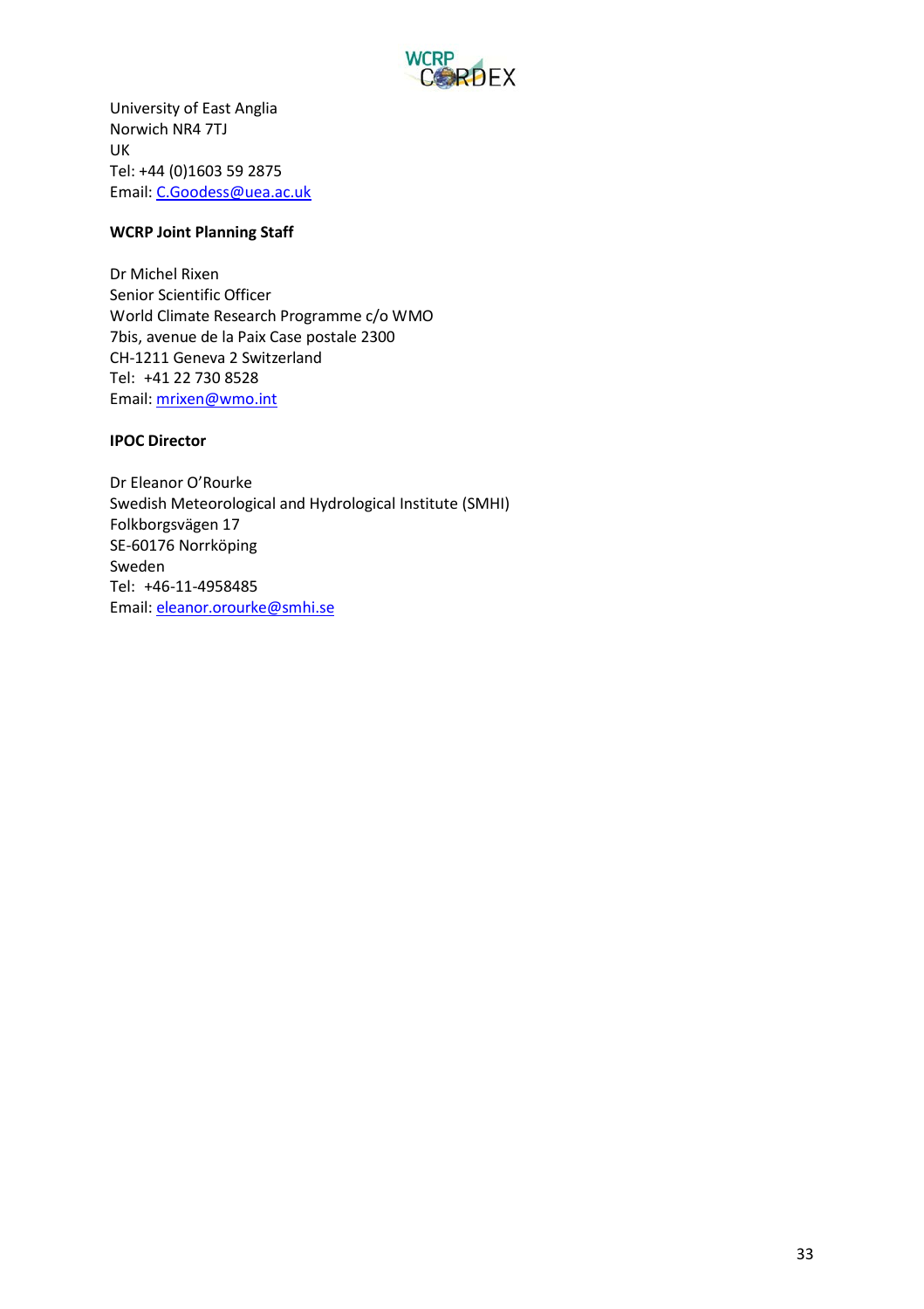

## <span id="page-33-0"></span>**10 Meeting Agenda**

## **Day 1: Wednesday 25th February**

| <b>Time</b>                                      | <b>Agenda Item</b>                                | Presenter                      |
|--------------------------------------------------|---------------------------------------------------|--------------------------------|
| 13.30                                            | Welcome address                                   | Rolf Brennerfelt, SMHI GD      |
| 13.40                                            | Meeting arrangements/logistics                    | Eleanor O'Rourke               |
| 13.45                                            | Introduction                                      | Co-chairs                      |
|                                                  | <b>Session 1: Updates from the CORDEX domains</b> | <b>Chair: Eleanor O'Rourke</b> |
| 13.55                                            | <b>CORDEX South East Asia</b>                     | Fredolin Tangang               |
| 14.05                                            | <b>CORDEX South Asia</b>                          | Krishnan Raghavan              |
| 14.15                                            | North America, Arctic and Antarctic CORDEX        | <b>Bill Gutowski</b>           |
| 14.30                                            | <b>Central America CORDEX</b>                     | Tannecia Stephenson            |
| 14.40                                            | South America CORDEX                              | Silvina Solman                 |
| 14.50                                            | <b>MENA-CORDEX and Central Asia CORDEX</b>        | <b>Grigory Nikulin</b>         |
| 15.00                                            | <b>Australasia CORDEX</b>                         | <b>Bertrand Timbal</b>         |
| 15.10                                            | <b>CORDEX Africa</b>                              | Chris Lennard                  |
| 15.20                                            | <b>CORDEX East Asia</b>                           | Hyun-Suk Kang                  |
| 15.30                                            | Coffee                                            |                                |
| 16.00                                            | <b>EURO-CORDEX</b>                                | Daniela Jacob                  |
| 16.10                                            | <b>MED-CORDEX</b>                                 | Filippo Giorgi                 |
| <b>Session 2: Wider updates and CORDEX scope</b> |                                                   | <b>Chair: Bill Gutowski</b>    |
| 16.20                                            | WCRP/CORDEX updates                               | <b>Michel Rixen</b>            |
| 16.35                                            | Update on WGRC and Grand Challenges               | <b>Clare Goodess</b>           |
| 16.55                                            | IPOC - its role and goals                         | Eleanor O'Rourke               |
| 17.10                                            | <b>CORDEX Phase II scope</b>                      | <b>Bill Gutowski</b>           |
| 18.00                                            | Discussion                                        | All                            |
| 19.30                                            | Dinner at Lagerqvist Restaurant                   |                                |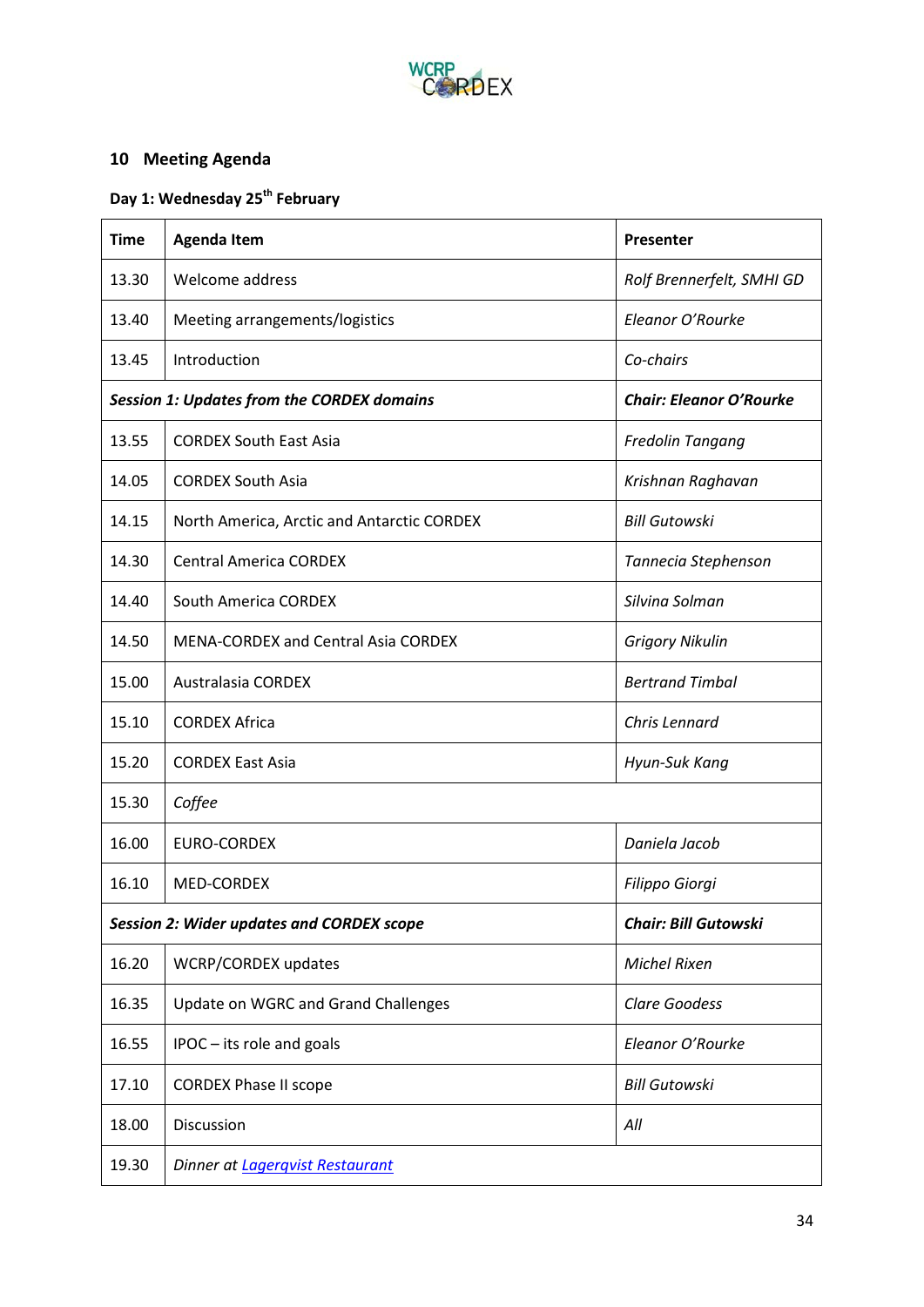

## **Day 2: Thursday 26th February**

| Time                                   | <b>Agenda Item</b>                                                                                            | Presenter                      |
|----------------------------------------|---------------------------------------------------------------------------------------------------------------|--------------------------------|
|                                        | <b>Session 3: CORDEX Issues</b>                                                                               | <b>Chair: Eleanor O'Rourke</b> |
| 09.00                                  | Data policy, formats and archives                                                                             | <b>Grigory Nikulin</b>         |
| 09.30                                  | <b>Statistical downscaling</b>                                                                                | <b>Bertrand Timbal</b>         |
| 10.00                                  | Domains, updates, selection criteria and acceptance protocol                                                  | <b>Bill Gutowski</b>           |
| 10.30                                  | Discussion                                                                                                    | All                            |
| 11.00                                  | Coffee                                                                                                        |                                |
| <b>Session 4: The Future of CORDEX</b> |                                                                                                               | <b>Chair: Bill Gutowski</b>    |
| 11.30                                  | Flagship pilot studies including discussion                                                                   | Filippo Giorgi                 |
| 13.00                                  | Lunch                                                                                                         |                                |
| 14.00                                  | Discussion of strategic development of CORDEX towards<br>Phase II protocol within the changing WCRP landscape | <b>Bill Gutowski</b>           |
| 15.30                                  | CORDEX MIP Discussion and how to transfer CORDEX<br>knowledge to the Global Modelling community               | <b>Bill Gutowski</b>           |
| 16.00                                  | Coffee                                                                                                        |                                |
| 16.30                                  | Second CORDEX Conference - Stockholm, June 2016                                                               | Eleanor O'Rourke               |
| 16.45                                  | Outreach and communication (website and newsletter)                                                           | Eleanor O'Rourke               |
| 17.30                                  | Current status of fundraising and future prospects                                                            | Michel Rixen                   |
|                                        |                                                                                                               | Eleanor O'Rourke               |
| 18.00                                  | General discussion on CORDEX Phase II                                                                         | All                            |
| 19.30                                  | Dinner at <b>Enoteket Restaurant</b> (at own cost)                                                            |                                |

## **Day 3: Friday 27th February**

| Time  | Agenda Item                                                                                | <b>Presenter</b>             |
|-------|--------------------------------------------------------------------------------------------|------------------------------|
|       | <b>Session 5: SAT Business</b>                                                             | <b>Chair: Filippo Giorgi</b> |
| 09.00 | making<br>internal communication<br>&<br>Decision<br>process,<br>interaction with the IPOC | <b>Filippo Giorgi</b>        |
| 09.30 | Interactions with WGRC and end users                                                       | Bill Gutowski                |